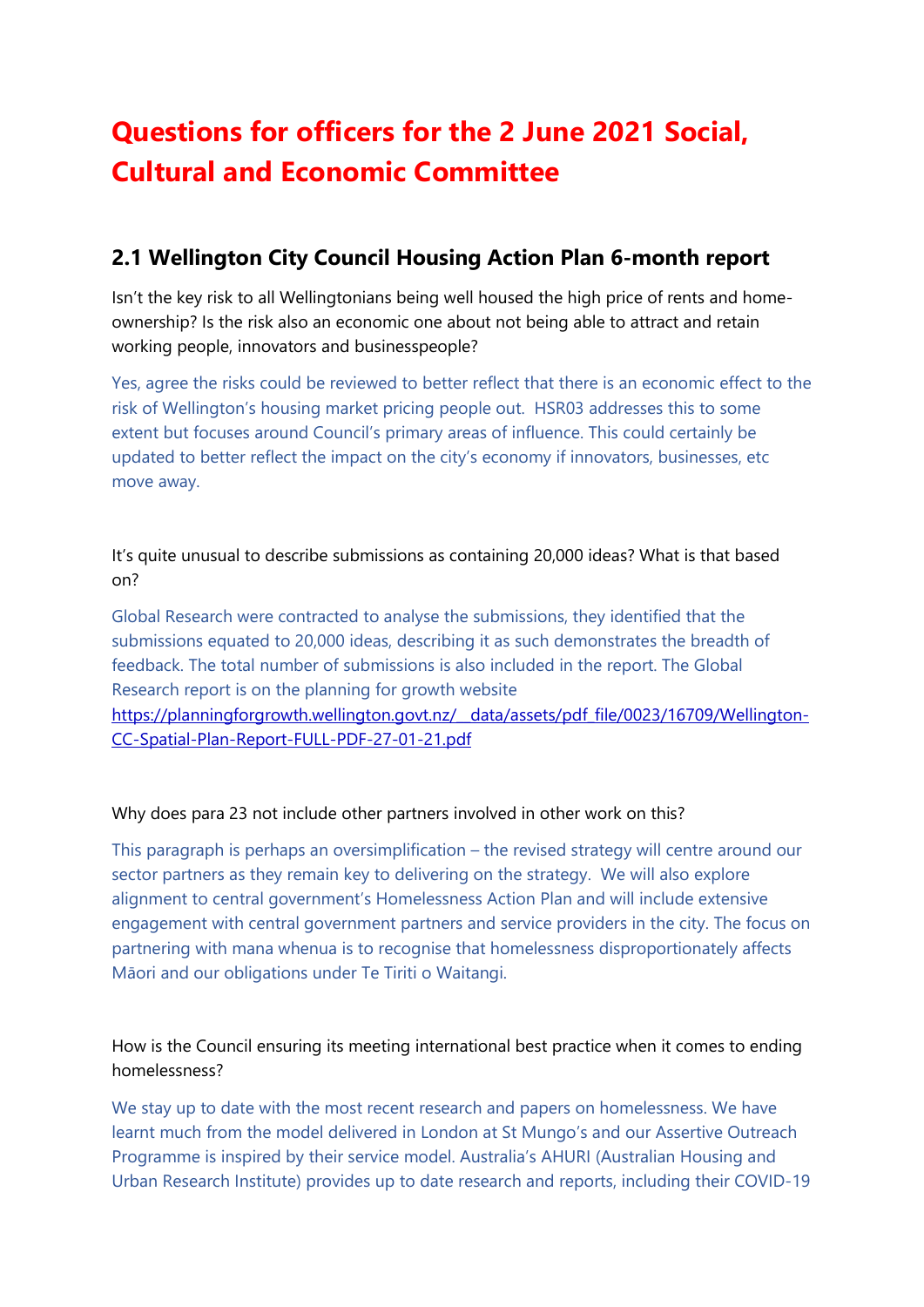Research Hub. The Canadian Observatory on Homelessness has taken a systemic approach, as we have at WCC. They have formed the Systems Planning Collective which has helped inform our work on advocating for systems change with our NGO and Government partners. We are also linked with He Kāinga Oranga, Otago University's Housing and Health Research Group. Housing First is based on strong international evidence and He Kāinga Oranga is currently reviewing its impact in a New Zealand context. We are following the results of the research closely.

[https://www.ahuri.edu.au/](https://aus01.safelinks.protection.outlook.com/?url=https%3A%2F%2Fwww.ahuri.edu.au%2F&data=04%7C01%7CRebecca.Tong%40wcc.govt.nz%7C72c41719cd534d27812208d923e64b9c%7Cf187ad074f704d719a80dfb0191578ae%7C0%7C0%7C637580294275067763%7CUnknown%7CTWFpbGZsb3d8eyJWIjoiMC4wLjAwMDAiLCJQIjoiV2luMzIiLCJBTiI6Ik1haWwiLCJXVCI6Mn0%3D%7C1000&sdata=%2BVZLQ%2FuHUUs7E4GSZB7IqYeCeu5PvncvsqsO3xpV18w%3D&reserved=0)

[https://www.healthyhousing.org.nz/](https://aus01.safelinks.protection.outlook.com/?url=https%3A%2F%2Fwww.healthyhousing.org.nz%2F&data=04%7C01%7CRebecca.Tong%40wcc.govt.nz%7C72c41719cd534d27812208d923e64b9c%7Cf187ad074f704d719a80dfb0191578ae%7C0%7C0%7C637580294275067763%7CUnknown%7CTWFpbGZsb3d8eyJWIjoiMC4wLjAwMDAiLCJQIjoiV2luMzIiLCJBTiI6Ik1haWwiLCJXVCI6Mn0%3D%7C1000&sdata=H199eNIm4tv4IDsIKzbKo%2BirAPlCCjbD7DxIdQ3O0qI%3D&reserved=0)

[https://www.homelesshub.ca/about-us/coh-publications](https://aus01.safelinks.protection.outlook.com/?url=https%3A%2F%2Fwww.homelesshub.ca%2Fabout-us%2Fcoh-publications&data=04%7C01%7CRebecca.Tong%40wcc.govt.nz%7C72c41719cd534d27812208d923e64b9c%7Cf187ad074f704d719a80dfb0191578ae%7C0%7C0%7C637580294275077714%7CUnknown%7CTWFpbGZsb3d8eyJWIjoiMC4wLjAwMDAiLCJQIjoiV2luMzIiLCJBTiI6Ik1haWwiLCJXVCI6Mn0%3D%7C1000&sdata=C9H5JCYpLpRcPZsUXKbjAGnxwtARqRKorFBWpxgvvG8%3D&reserved=0)

Why are all the risks in para 34 "reputational"? Isn't the risk that people are not housed on this out of control housing market? Isn't affordability and lack of supply the biggest risk?

Following the Council's risk framework, risks are categorised using consistent categories across all of Council's risk assessments. Reputational seemed like the best fit to the Housing Action Plan Advisory Group but these can be reviewed. The risk matrix in the attachment breaks the risks down to manageable risks, impacts and responses. It includes risks previously flagged, including the risk that people will leave the city as a result of housing being unaffordable and there being a lack of supply.

Affordability and lack of supply is a given across all the risks, but the risk matrix could be reviewed to be more explicit about this. We will consider this at the next Housing Action Plan Advisory Group.

On page 8 of the table, an independent review of P4G is referred to, can you please send me this?

The independent report was prepared by Silvia Allan, Allan Consulting Ltd; Silvia gave a presentation to ELT and to Councillors on the report. The report and presentation has been sent to Councillors.

In regards to legal review of the engagement process, we have two lawyers on the Steering Group reviewing our approach to engagement, among other things. Nick Whittington and Meredith Connell gave verbal feedback to the Council Steering Group on the risks and felt that they were being adequately managed under the Local Government Act (for the Spatial Plan) and the District Plan (RMA). Meredith Connell and Dentons are jointly undertaking legal reviews of the District Plan chapters as they are being produced. They will continue to undertake legal reviews and detailed advice at strategic points throughout the District Plan review process (e.g. prior to notification of the District Plan).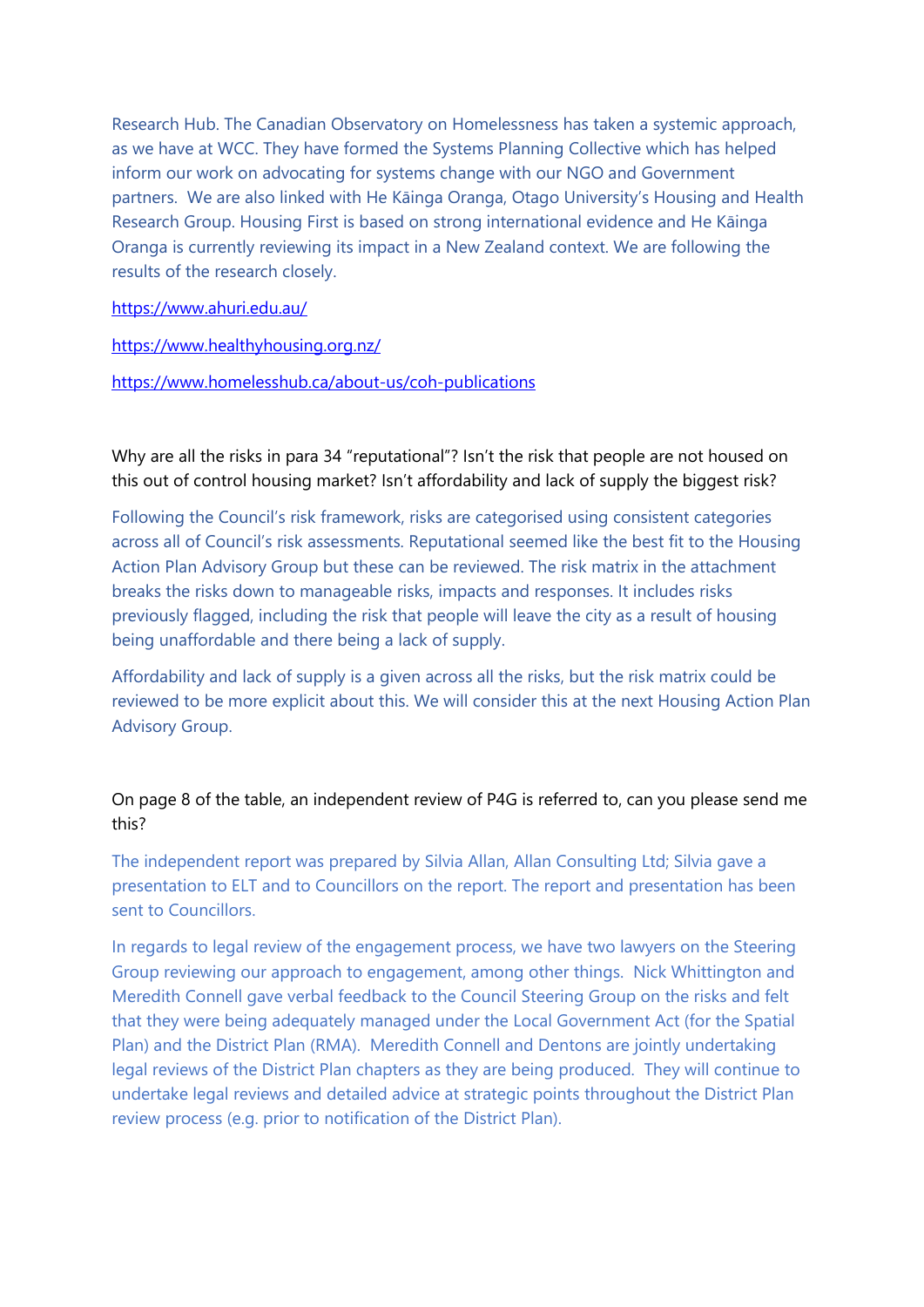It's seems an over-statement to say that the Council is almost certain to fail to meet legislation such as healthy homes given the very serious consequences of doing so and given that this would undermine our own strategy of every Wellingtonian being well housed. Isn't this risk over-stated given we have to do it and have now budgeted to?

The "almost certain" relates to compliance with the Deed of Grant, as well as legislative compliance. It reflects the challenge in the financial sustainability work that half the portfolio needs to be upgraded to meet Deed of Grant requirements, and Council doesn't currently have the funds to carry out those upgrades. It highlights the importance of coming to a resolution for City Housing sustainability.

Page 11 needs updating - wrong committee and wrong date.

Apologies, I thought we caught them all! Will get that amended.

My question is about the report on the Housing Action Plan – the report doesn't contain any updates on work to progress the supply of accessible housing, which is a significant omission. What work has been undertaken in the last six months to increase supply of accessible housing?

Officers have engaged with the Accessibility Advisory Group in the last six months to better understand the challenges, and also to signal that the Housing Strategy is likely to be reviewed going into the next triennium. The review of the Housing Strategy will be widely engaged on, including with Council's Accessibility Advisory Group and other accessibility advisors.

In the meantime, detailed design is completed at Harrison Street, although not included in the original City Housing brief (and in the absence of any guidelines on accessibility), Lifemark were engaged for practical guidance and implementation of universal design standards. This has resulted in the provisional rating of 'easy access' units (Lifemark 4 – second highest accessibility rating) and 1 'fully accessible' unit (Lifemark 5- highest accessibility rating). [https://www.lifemark.co.nz/official-star-rating/](https://aus01.safelinks.protection.outlook.com/?url=https%3A%2F%2Fwww.lifemark.co.nz%2Fofficial-star-rating%2F&data=04%7C01%7CRebecca.Tong%40wcc.govt.nz%7Cc0a0db5723c442ee1f6b08d923eca54c%7Cf187ad074f704d719a80dfb0191578ae%7C0%7C0%7C637580321558399521%7CUnknown%7CTWFpbGZsb3d8eyJWIjoiMC4wLjAwMDAiLCJQIjoiV2luMzIiLCJBTiI6Ik1haWwiLCJXVCI6Mn0%3D%7C1000&sdata=AlNGO7XSThUHYaOI6aIJB6ZdvzVfQmX4CV0XcESHrhM%3D&reserved=0)

Officers continue to work with building owners through the Te Kāinga scheme to achieve accessible units in Te Kāinga buildings. Note the new builds in this programme will present a greater opportunity to shape the make-up of units than in the building conversions, this will become a focus in the next year.

On page 17 it says we have decided to code the District Plan rules after the District Plan has been notified. How are we coordinating to make sure that the District Plan rules are drafted in a way that makes them easy to code?

The new District Plan is being drafted in accordance with the new National Planning Standards, which prescribes a level of consistency and structure that will make it easier to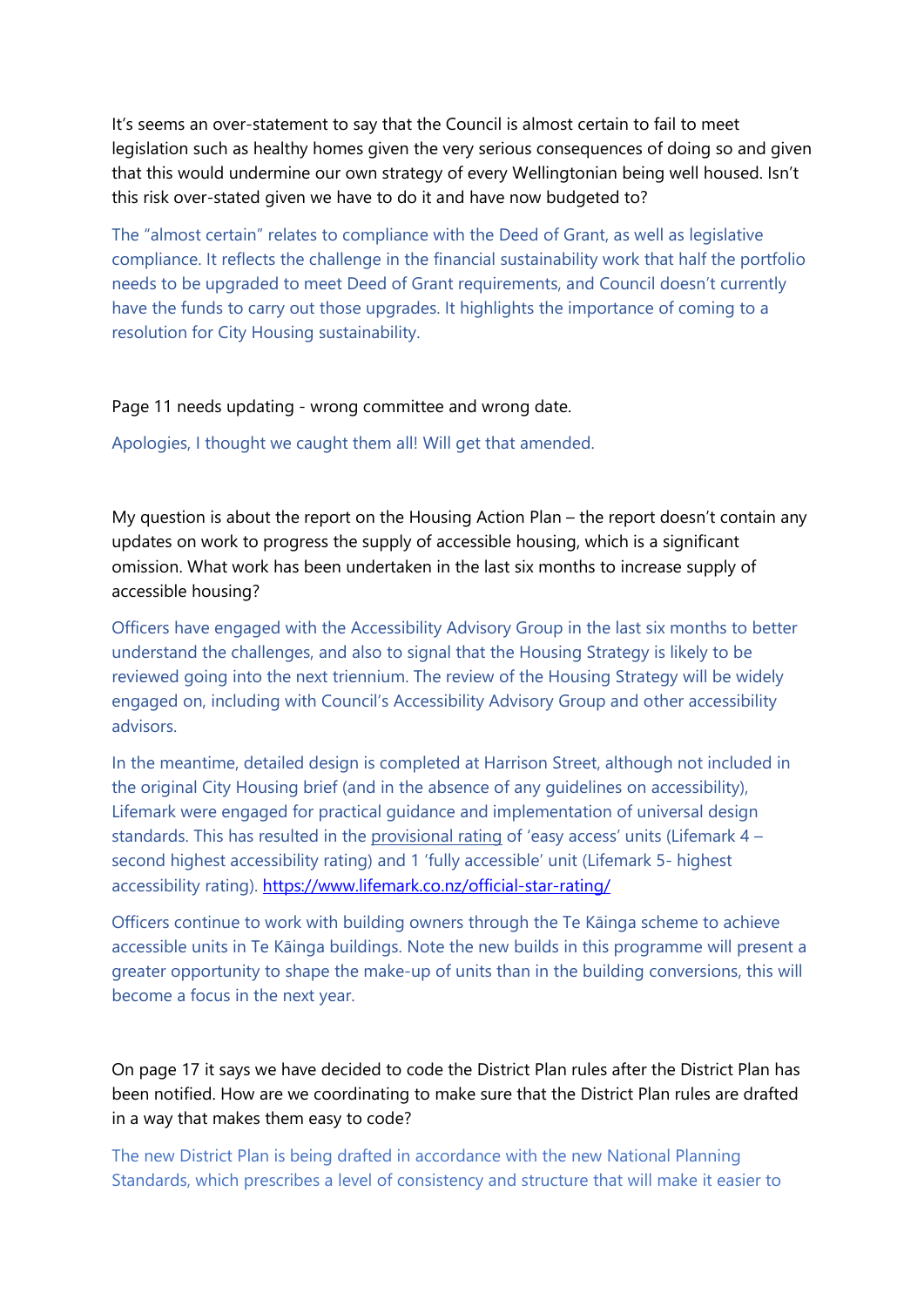code than the (existing) operative District Plan. In addition, the plan drafters are endeavouring to write the plan using consistent, plain language.

Page 20 incomplete sentence: "Feasibility complete, investigation underway to"

Apologies, this is covered in the housing supply and development paper but should read "Feasibility complete, investigation underway to understand what additional capacity could be achieved."

Page 24 risks: risk HSR02 includes risk to housing being resilient. Why have we not referenced the earthquake strengthening deadlines in this context? If buildings are not strengthened in time will they need to be vacated? Could this effect housing supply?

Yes this is a risk Council is monitoring. Officers will consider including context in future HAP reports.

As a last resort, Council can penalise building owners who do not meet their deadlines as stated on their earthquake-prone building (EPB) notice. Penalties include prosecution, requiring buildings to be vacated and/or putting up hoardings. Council may also seek orders from the Courts to undertake the seismic work and recover the costs from the owner.

The Resilient Buildings team have just kicked off a four month programme of work to engage with all of our EPB owners. We are reaching out to building owners to discuss progress with their building project to make sure they get the right advice. We are also taking the opportunity to ask a set of questions so we can better understand the challenges and barriers that building owners face and how best we can help. We are planning to report back to ELT and Councillors in October 2021.

High level numbers are shown in the graph below.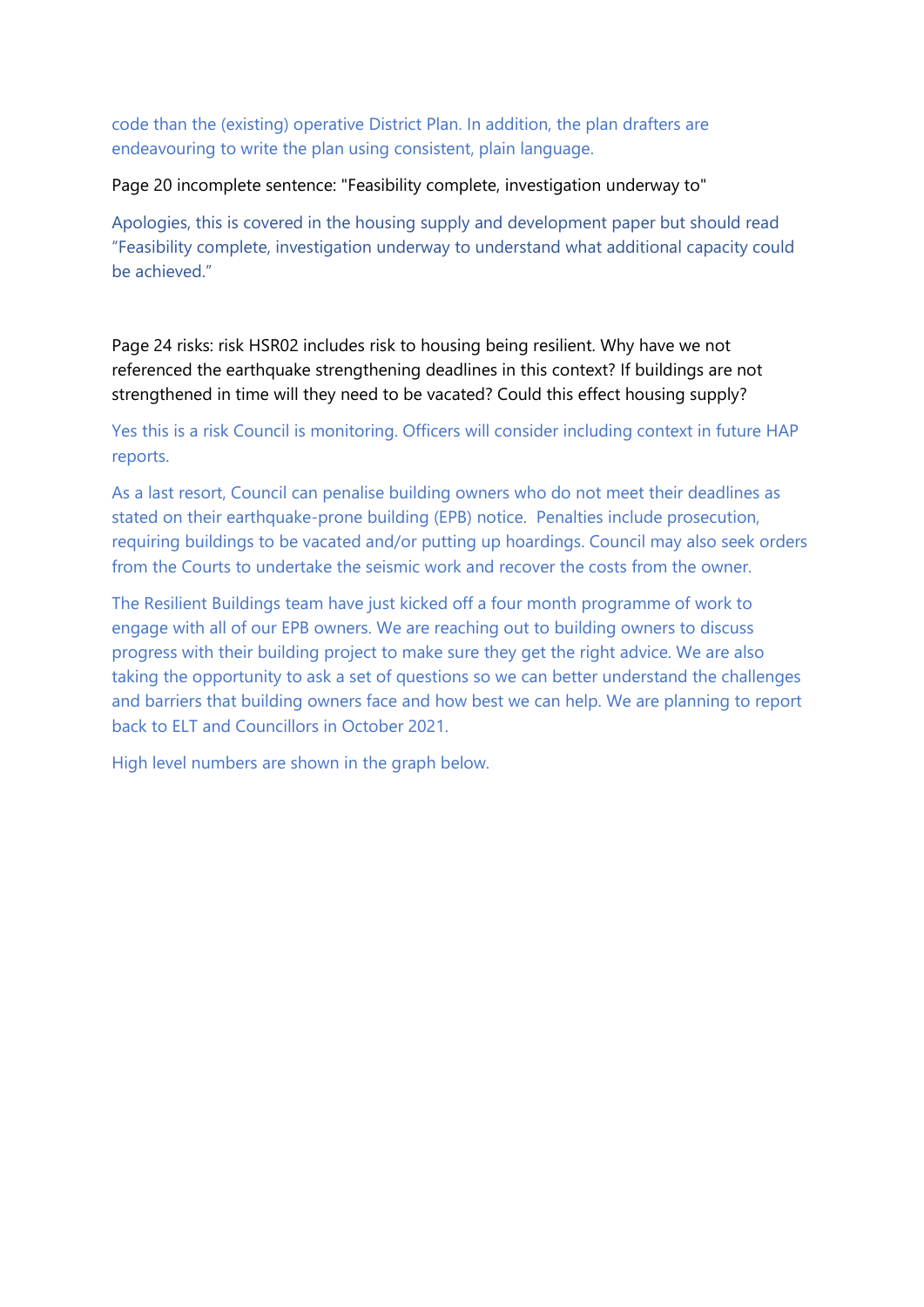

Page 21- This might be an error but does this mean reinvestment into Harrison Street?

Yes, apologies typo in there, the disposals bullet should read 'package 1 of disposals is now complete which funds the redevelopment of Harrison Street.

Page 26- Status report / how many beds/ hotel rooms are currently used for emergency housing in Wellington?. What is the strategy for transition back to hotels?

The Ministry of Social Development (MSD) and the Ministry of Housing and Urban Development (HUD)both have contractual relationships with hotel providers in Wellington. Some of these agreements have fixed periods on them and some are indefinite. It is our understanding that HUD will be exiting their contracts by the end of 2021 but that their current number of individuals accommodated is less than 50 and so they are on track to have people moved into permanent or transitional accommodation by this time.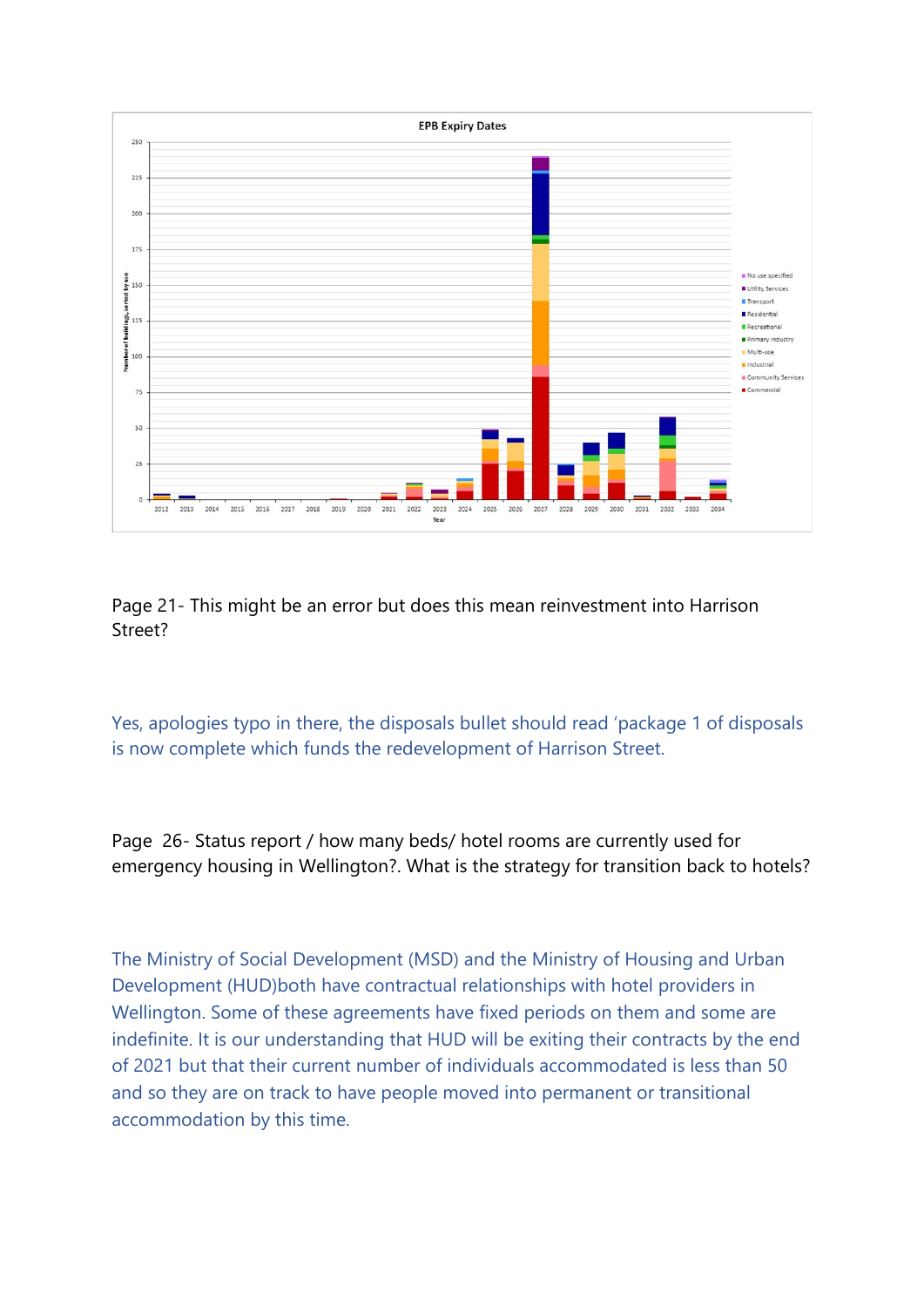The remainder sit with MSD and while there is an expectation that as travel starts to increase there will be additional pressure on hotel providers, Wellington is reasonably well resourced in this capacity and there are a number of facilities that remain committed to working with MSD. WCC's Community Services team enjoys a close working relationship with MSD at all levels and we are ready to support them to manage this challenge if needed. Increases to transitional housing capacity are also well in progress, with the Wellington Women's Homeless Trust doubling its capacity last month and the Wellington City Mission due to open a multi floor facility in June.

# **Item 2.2 Social Housing Policy Update**

Why does recomendation 2 need to go to Council for a final decision?

We went out to consult on proposals and therefore need to take a decision about what we do in response to consultation feedback. This paper closes out the consultation process. However, the paper does not need to go to Council and this committee can take this decision – this can be amended in the meeting.

How much revenue are we forgoing by not making these changes now, but instead waiting until 2023 when a CHP can be established? Am I correct that this lost revenue does not increase the rates burden, but instead will be funded from City Housing cash reserves? As such any lost revenue will mean we will have to borrow more in order to deliver HUP2, because cash reserves will be lower?

In response to concerns raised by submitters, further modelling looked to clarify income thresholds in the Social Housing Policy and explore further rent setting scenarios to see what options could best balance improved equity for tenants and generate additional revenue to contribute to improving financial sustainability. The preferred scenario modelled generated additional annual income for City Housing of approximately \$800,000, which would not take full effect for 18-24 months as tenants were to be assessed on the anniversary of their tenancy. Also, despite extensive modelling, the proposed changes still resulted in over 200 tenants receiving over \$100 p/w rent increase.

Over this time period, we would need to have established a more significant change in the City Housing funding model which is why officers recommend resolving the funding model issue first and then considering the implications for rent.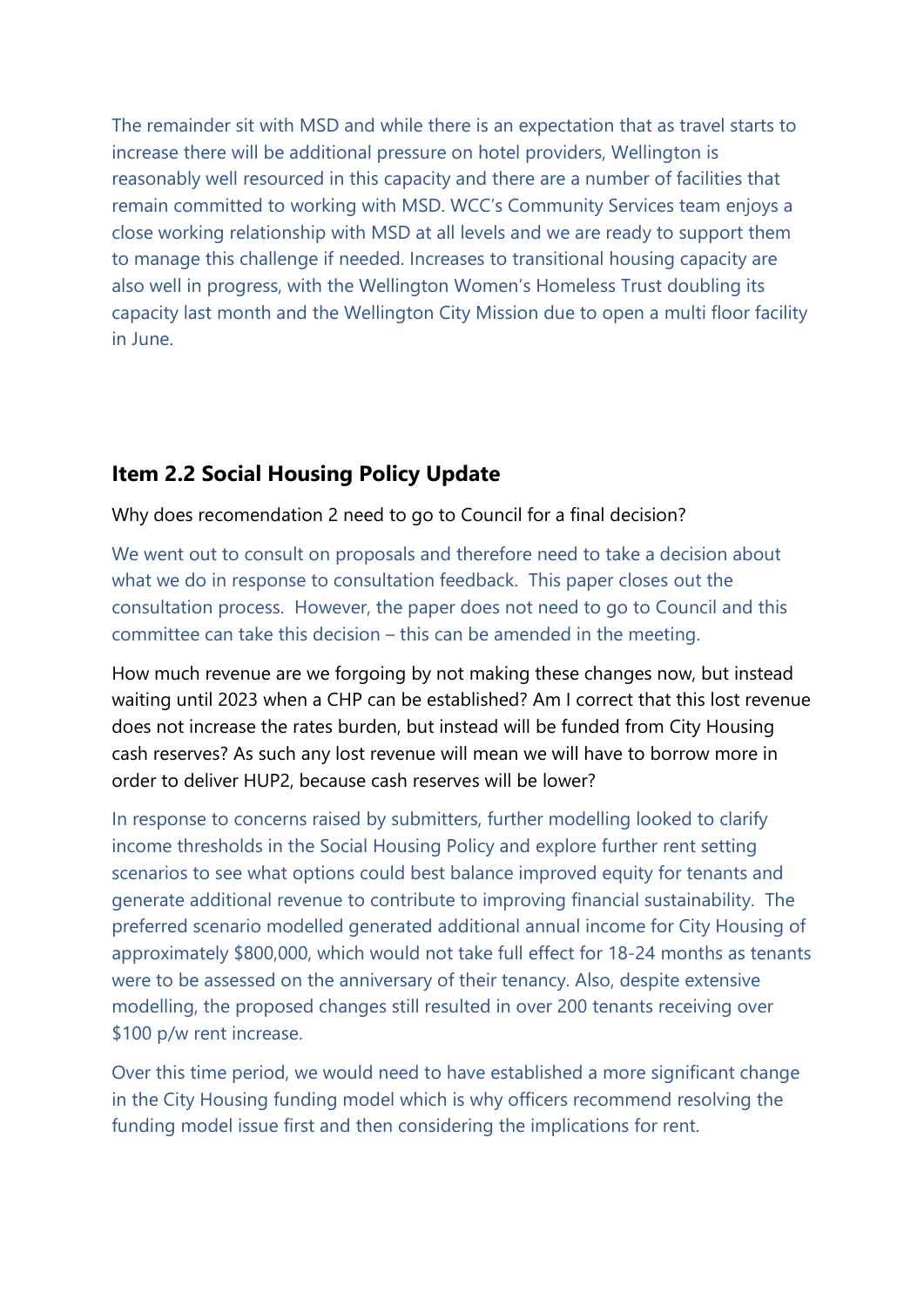Lost revenue is not currently impacting on the rates burden as City Housing is funded solely from the rental income it receives. However, this model is not sustainable past 2022/23 at which time City Housing will be technically insolvent without solutions to closing the operating and capital gaps.

The issues around financing HUP2 are covered in the companion paper: City Housing Financial Sustainability. The implications of not generating further additional revenue are that we are not closing the operating deficit and not building up reserves for the capital programme.

Given many of the submissions agreed with the income-related rents over marketrelated rents - was there consideration to continue with this part of the rental review?

Yes. Officers further reviewed both the proposed Social Housing Policy and City Housing Policy: Rent Setting, undertaking further modelling in consideration of the concerns raised by submitters.

Given the difficulty in modelling alternative scenarios that both improved equity and generated revenue, it became apparent that any changes to current policy and rent settings needed to be considered as part of the broader financial sustainability options and decisions. It would also take 18 – 24 months to roll out any rent changes, during which time decisions on financial sustainability need to be taken and that will result in further changes to policy, including rent settings.

What were the reasons for not continuing with part of the recommendations in the review?

#### As above.

If there are other councils that have continued with their housing portfolio, how have they continued with rental increases?

WCC's operating model is unique from other councils that provide social housing, in that we are "ring fenced" and receive no direct rates funding to help subsidise rents.

While we are not recommending changes in the way rent is calculated at this point, we are intending to progress with the annual rent increase. We did not increase rents last year due to Covid but will be increasing rents this year to ensure we don't continue to make the operating deficit larger. The increases will be capped by \$20 for singles and \$30 for groups as per our current rent policy.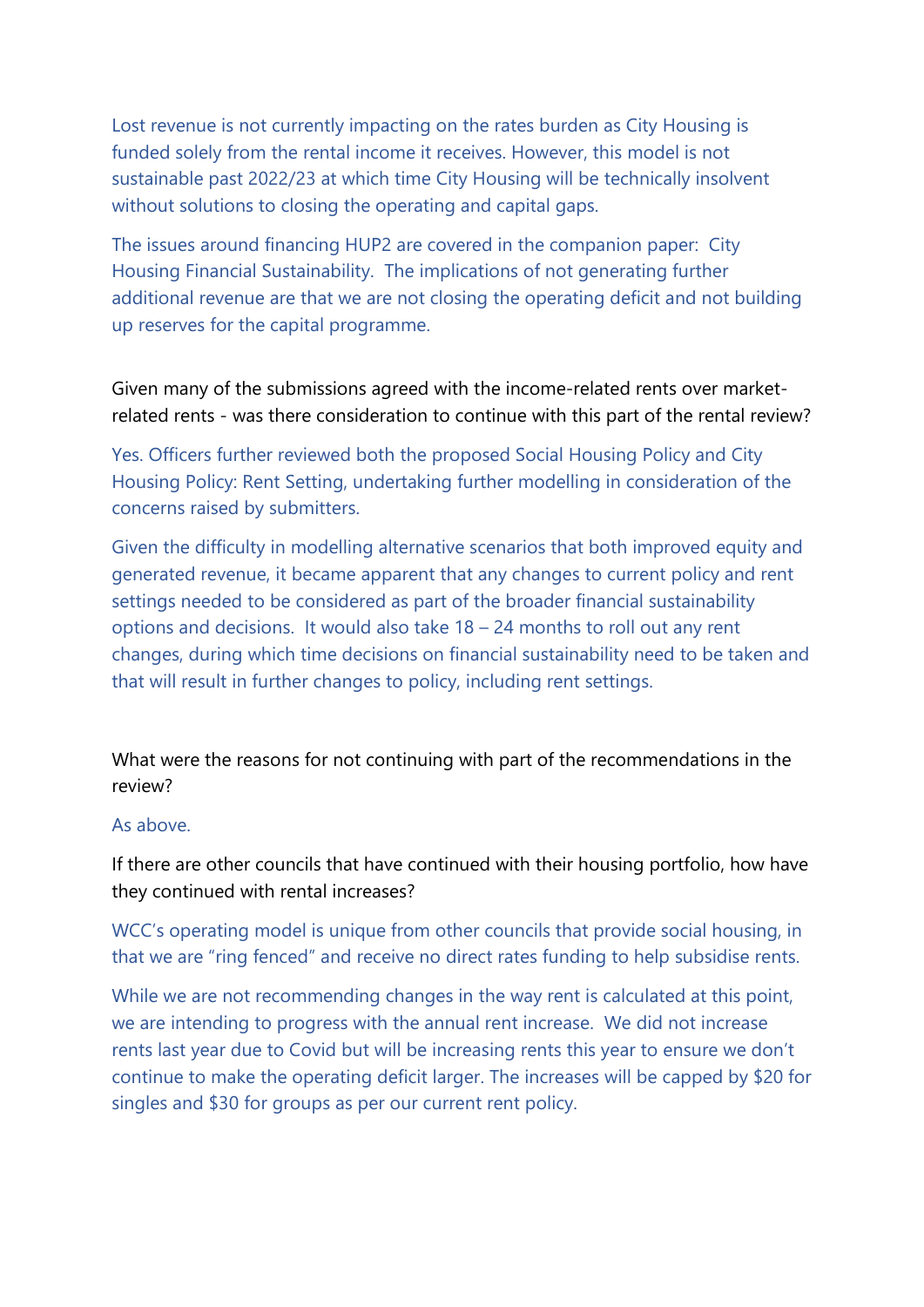Could we have a chart laying out the differences between Kainga Ora and how they manage their rental increases and subsidies etc- or is it just the IRRS that provides the main difference?

Yes, it is the Income Related Rent Subsidy (IRRS) that is the main difference. Kāinga Ora properties are independently assessed each year for market rates, which are then applied to rents charged to tenants. Tenants who are eligible to access IRRS generally pay 25% of their income in rent. The remainder is topped up by Central Government.

Community Housing Providers also assess their properties for market rates, which they then apply to rents charged to tenants. Tenants who are eligible to access IRRS generally pay only 25% of their income in rent and the remainder is topped up by Central Government.

#### Are there other possibilities we could adopt?

The only way to achieve equity for our tenants compared to other social housing tenants is for them to have access to IRRS. At this stage, under current legislation the only way to achieve that is to become a CHP as Councils are not eligible for IRRS. Accessing IRRS as a CHP would also close the operating deficit. Accessing IRRS directly has been a consistent point of advocacy from councils to central government.

We have explored several options to close the operating deficit, and these are set out in the appendix to the paper. Officers' advice is that the most effective way of addressing the operating deficit and improving tenant wellbeing is to access the IRRS via a CHP.

# **Item 2.3 City Housing Financial Sustainability**

Why are we agreeing to "set up a CHP"? The paper itself says we don't have the legal power to do so at present.

### Isn't this recommendation a bit premature?

The preferred option seeks an in-principle agreement from Council (subject to public consultation) to establish an entity that will become a CHP. An analysis of all the relevant options is included in the paper, based on the objectives set out in section 14. Under that analysis, the preferred option is the only option to meet the objectives. A previous Council resolution from March 2020 requested a report on options to resolve City Housing financial unsustainability, which is a key reason why this is being proposed now.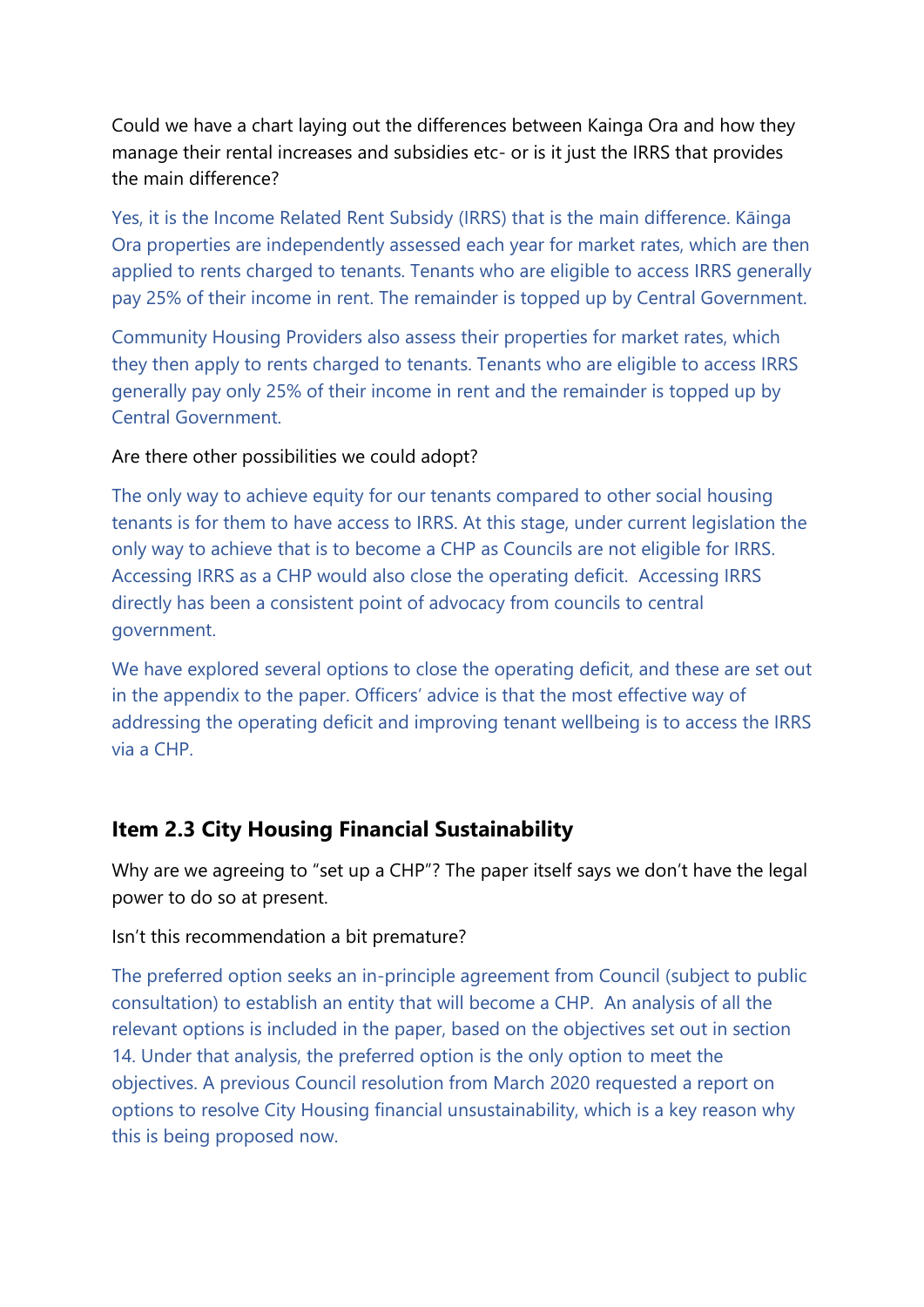However this is an in-principle agreement only, allowing officers to commence the necessary detailed design work and understand the public consultation and subsequent council decisions which are required to establish the new CHP entity. Any decision to transfer the housing assets to the CHP will be subject to public consultation (likely to be a Special Consultative Procedure)

Clause 13 recommends officers report back to SCEC by 30 September 2021 with further advice on:

- a. Options for structuring the CHP (and any associated financing arrangements) to best meet Council objectives.
- b. Implications of CHP design for the Council's wider balance sheet
- c. Progress on Deed of Grant renegotiation
- d. Consultation requirements under the Local Government Act

The paper also identifies that if, at a future point, the Council can access the IRRS directly, officers will come back with further advice on whether to continue down the CHP pathway.

#### Shouldn't we consider agreeing that this is explored further at this stage?

Given the estimated time frame of 3 years to establish a CHP, that none of the other options meet the stated objectives, and the previous resolution regarding the financial unsustainability, we believe that it is important that this decision is made now.

We are seeking Council agreement that this is the preferred way forward and that officers go away and begin the necessary design work. The paper recommends the next report back to Council by 30 September 2021, which includes advice on possible design of the CHP, ongoing discussions with central government, and the necessary public consultation requirements.

Please send evidence for the statements in para 91 regarding HUD indicating "support" for the establishment of a CHP? Who has said this and when? I would like to see this in writing including minutes of any relevant meetings or correspondence.

Officials at HUD recognise the challenges facing City Housing's sustainability and accept that in the absence of other feasible options, access to IRRS via a CHP would close the current operational financial deficit.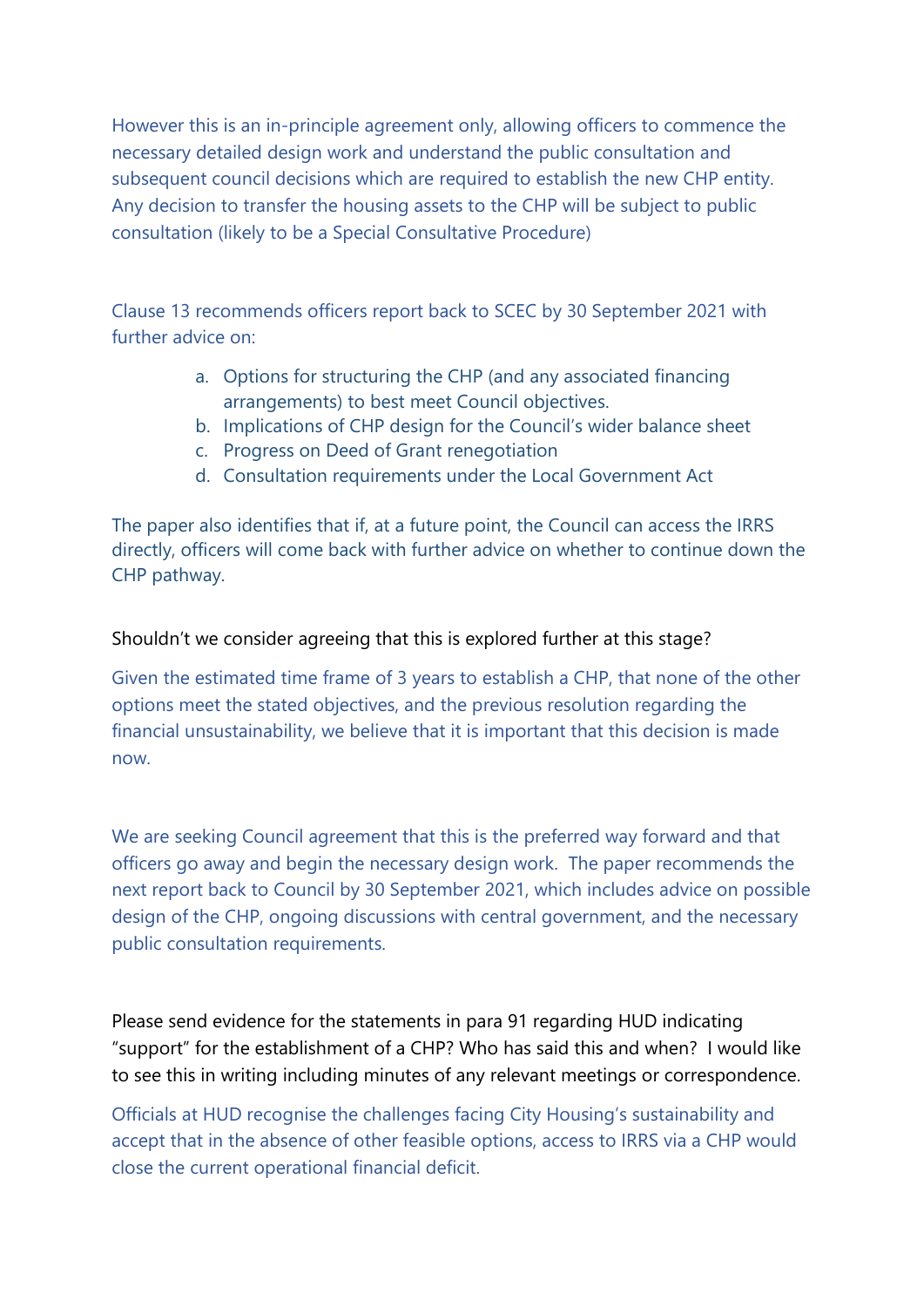

Appendix 5 summarises the financial sustainability options discussed with MHUD (Ministry of Housing and Urban Development) and their response. Written feedback from HUD accompanies these questions/answers.

Have officials said whether Ministers or Treasury support this? Do we have any correspondence or other material or information about this?

We have provided all necessary information for agencies to brief their Ministers and it is our understanding that they have done that.

We understand agencies are continuing to work on advice for Ministers on the IRRS and we continue to provide information to HUD to support that.

We have also provided all information to HUD about the recommendations the council is considering today, including that we are recommending a CHP pathway.

We have not had direct feedback from Ministers or Treasury on the proposals but are confident we have kept HUD and KO across our work and recommendations.

Please send the analysis about mixed-tenure developments referred to in para 90 including any briefing papers to ELT and any Excel spreadsheets or other analysis estimating the financial impact of such an approach at Nairn Street and anywhere else. Does such an analysis involving buying land for this purpose exist? Please send if it does.

Information on modelling will be tabled at meeting.

What is the process for changing the regulations preventing Councils from registering as a CHP?

First the government would need to take a policy decision to enable Councils to access the IRRS (either by providing it directly to Councils or allowing Councils to register a council-controlled CHP). This would likely be a decision they take on the advice of their agency officials. We are continuing to provide information to support the work agencies are exploring on this issue.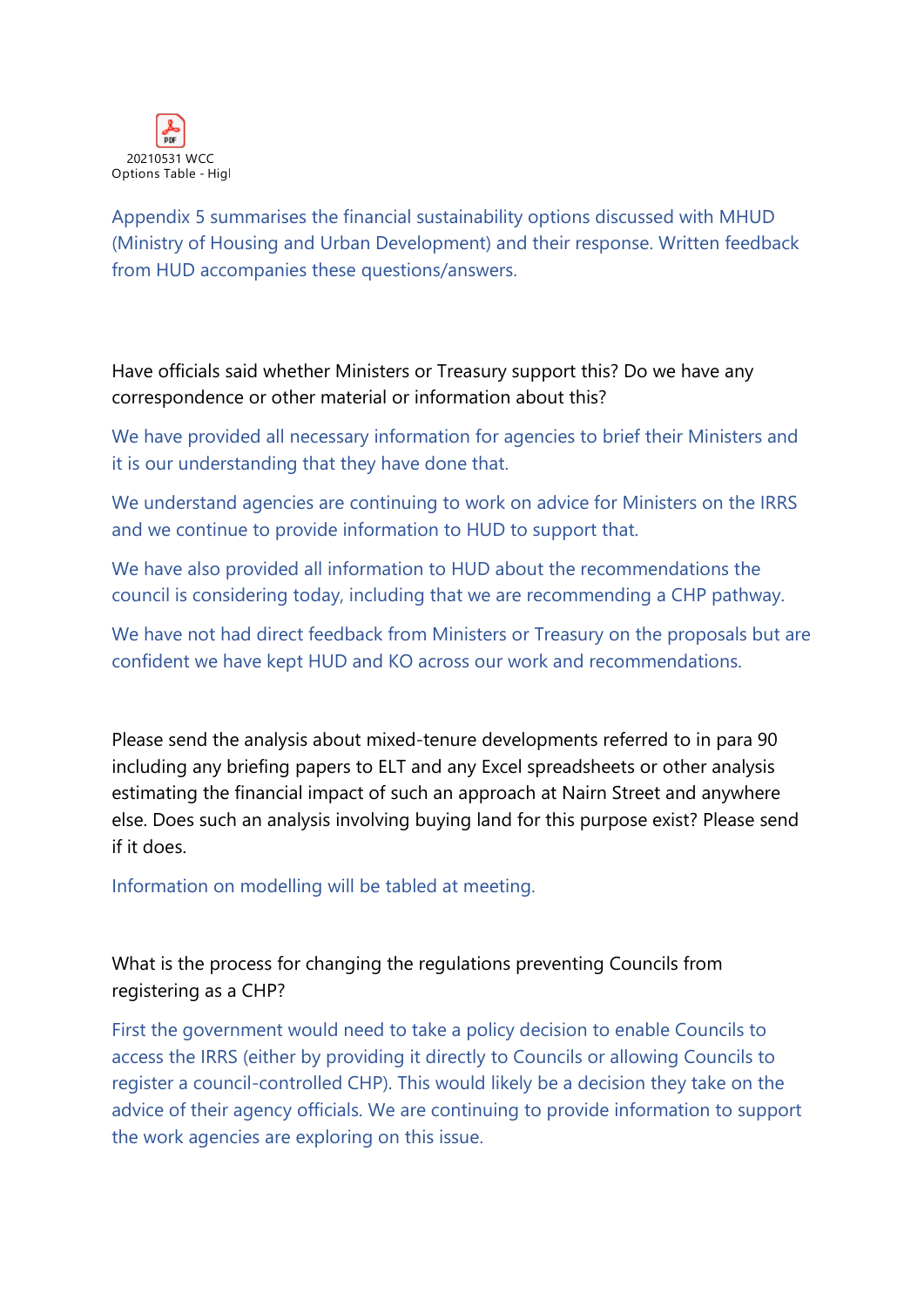Following this, new regulations would need to be drafted to give effect to the policy decisions.

Please list all the legal, regulatory and deed related matters that would need to change for a CHP to be delivered?

This information will be provided in the Council update by 30 September 2021.

Page 79 seems to imply that IRRS was introduced since the Deed of Grant was signed, is that correct? Could we get a very short potted history of IRRS since it is so important to understanding this issue? In particular, I'm curious about what the policy reasoning was for excluding council housing? Was it clear when this was adopted what the effects would be on council housing, or has this been an unintended consequence?

The income-related rent subsidy (IRRS) has existed for some time but initially was available only to state housing tenants. IRRS was reintroduced for Housing New Zealand properties in [2000](https://www.beehive.govt.nz/release/income-related-rents-what-it-means) after the 1999 election. In 2013, the government extended access to other types of housing providers, including entities that registered as CHPs with the Community Housing Regulatory Authority. When access was extended to CHPs it was not extended to Council social housing providers. Our understanding of why councils were excluded from the subsidy is that councils had the ability to raise rates to subsidise social housing rents if they chose to do so.

The Community Housing Regulatory Authority are responsible for registering and regulating CHPs.

Since [2016](https://www.rnz.co.nz/news/national/317629/some-vulnerable-wgtn-residents-to-get-cheaper-rents), Wellington City Council has been involved in leasing a number of its properties to CHPs so that tenants can access IRRS.

Am I correct in understanding that if we had access to IRRS funding not only would City Housing be delivering a \$5M opex surplus that could help fund the upgrade, but that many of our tenants would also be paying less rent than they currently do?

Yes, and if we have immediate access to IRRS for our current eligible tenants (not just new tenants), they will generally pay only 25% of their income. Figure 3, para 57 shows the amount of their income our tenants currently pay in rent. The IRRS would have a material impact on the wellbeing of our tenants as well as addressing the operating deficit for City Housing.

Auckland started a review of their housing model in 2015 and launched their CHP in 2017. Christchurch started a review in 2014 and launched their CHP in 2016. Why are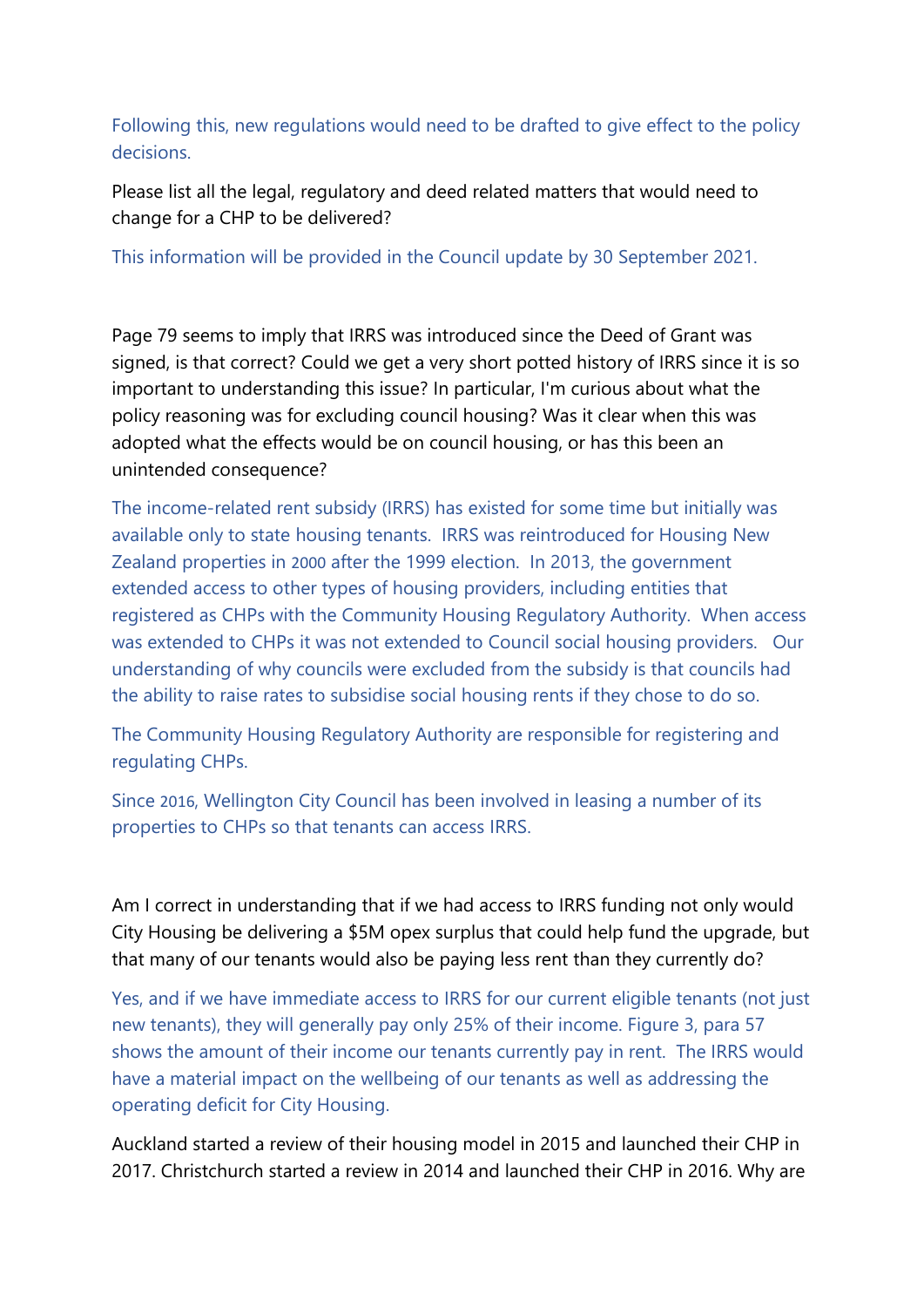we so far behind these two councils? How much revenue would we have collected by now if we had launched a CHP in 2017 like Auckland? How much would our tenants have saved if we had launched a CHP in 2017? Assuming we launch a CHP in 2023, how much will this six year delay have cost WCC and our tenants?

Previous Wellington City Councils have not taken the decision to establish a CHP as a way to address sustainability. It is a recommended choice for the current council now.

It's difficult to determine how much income would have been earned or how much tenants would have saved. Tenants have changed over time and their individual incomes and circumstances have changed over time too.

The paper indicates that in the current financial year, the additional income from IRRS would have been \$11m.

Have HUD given any feedback on whether or not they would support IRRS funding being made available to all tenants from day 1 of a CHP?

Officials have indicated if we can agree on a partnership that benefits both parties, it is possible they would support this. We are continuing to work with agencies to pursue this opportunity, including by considering how we could work together to increase supply, which is the government's primary housing objective. Access for as many eligible tenants as possible from day one will have the biggest positive impact for our tenants and financial sustainability.

How will the different options of the proposed CHP affect the council's balance sheet?

This information will be provided in the Council update by 30 September 2021.

Is there an opportunity to lease more of the councils' housing out to other providers? What are the pro's and cons' of this?

We are currently restricted both within the Deed of Grant and our policy as to how many properties we can lease to other providers. This is currently limited to 5%. The pros are that tenants can access IRRS and the cons are this does not adequately solve our operating deficit. It also creates inequity for City Housing tenants living in our properties because some tenants in leased properties receive IRRS and our tenants do not. It is also important to note that leasing further properties does not increase supply and will affect the City Housing waitlist.

If we have to move tenants out of accommodation while doing the upgrades- how will find temporary housing for them?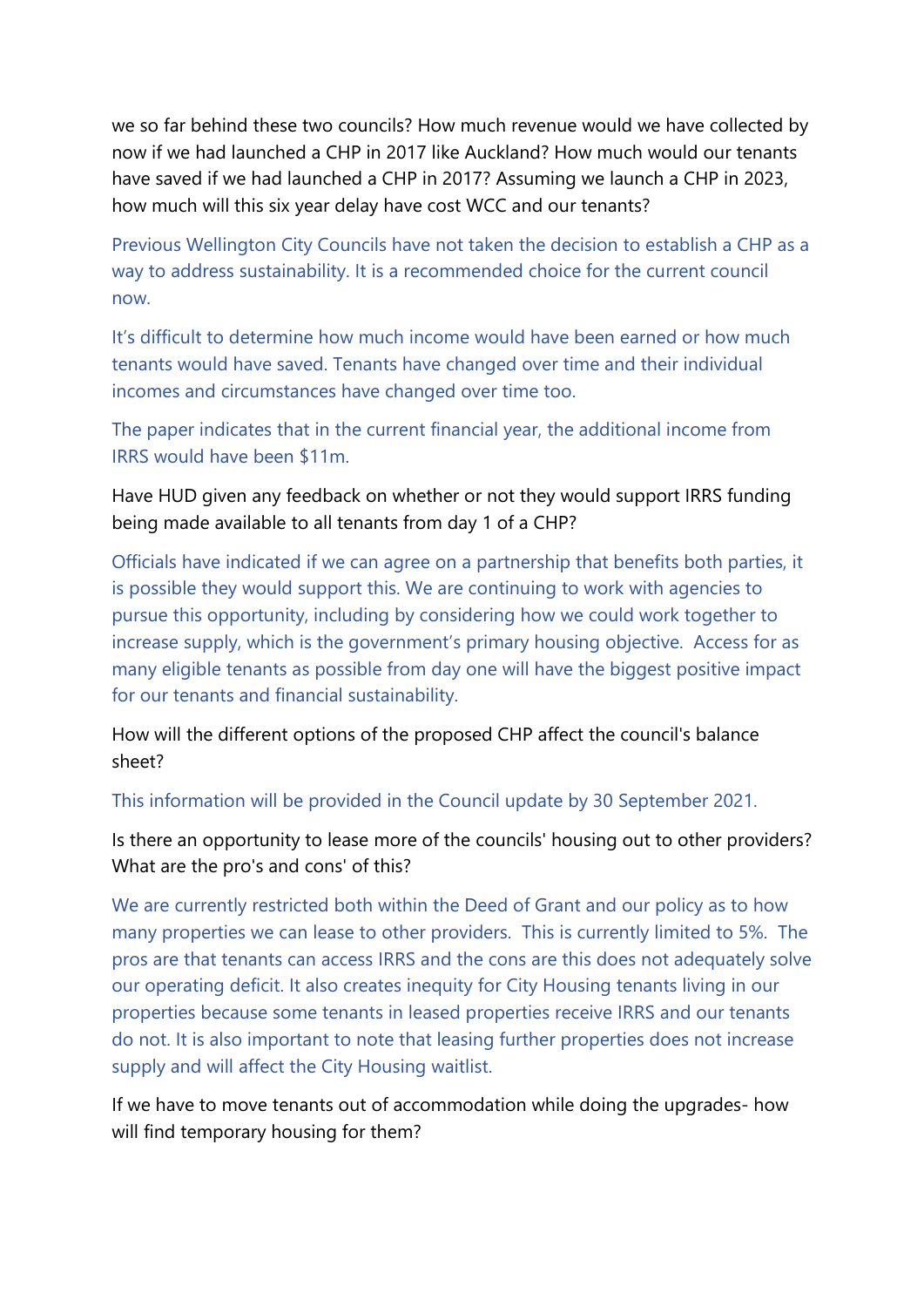We have not determined this yet but are working on various options to enable us to do this. During the first phase of the Housing Upgrade, we kept units vacant while we moved people around the portfolio during upgrades. At that time, City Housing turnover was at 25% p.a. Our current turnover is under 5% p.a. which means we need to look at alternative ways of decanting tenants.

#### What are the key challenges of setting up a CHP?

There are several further decisions the Council would need to consider in designing and implementing the CHP. This would include things like what kind of entity the CHP would be (e.g. a charitable trust) and how the CHP would be set up to be independent from the council. The Council cannot hold a majority/controlling interest in the CHP in order to access IRRS. However, the Council will want to make sure that the CHP is designed in such a way as to give effect to the Council's housing objectives. These issues will need to be worked through and officers are proposing to come back next to council by 30 September 2021 on these issues.

## What safeguards would there be to making sure this doesn't become a private organisation down the track?

The Council has choices to make about the type of entity that the CHP can be (e.g., a charitable trust) and the parties that could be involved in the CHP (e.g., who the trustees could be if the CHP was a charitable trust). The Council cannot hold a controlling interest in the CHP but it could hold a minority interest (up to 49%). All options will be put to Council in the September 2021 paper.

#### What would examples of governance look like?

There are several choices that can be made about governance, but these need to be carefully worked through to ensure that any structure supports the council's objectives and achieved the best financial and governance outcomes. All options will be put to Council in the September 2021 paper and officers will include information on examples that are already established.

#### Would the council be able to be part of this?

Yes, the Council would be able to be part of the governance arrangements, but more work is needed to determine how best to set this up. We need legal and financial advice before making final recommendations to Council on this issue and we will come back to these questions in the September 2021 paper.

#### What would an example of a capital injection look like?

A capital injection could be an upfront amount of money that the council provides to the CHP or SPV when it is established or it could be provided to the CHP or SPV over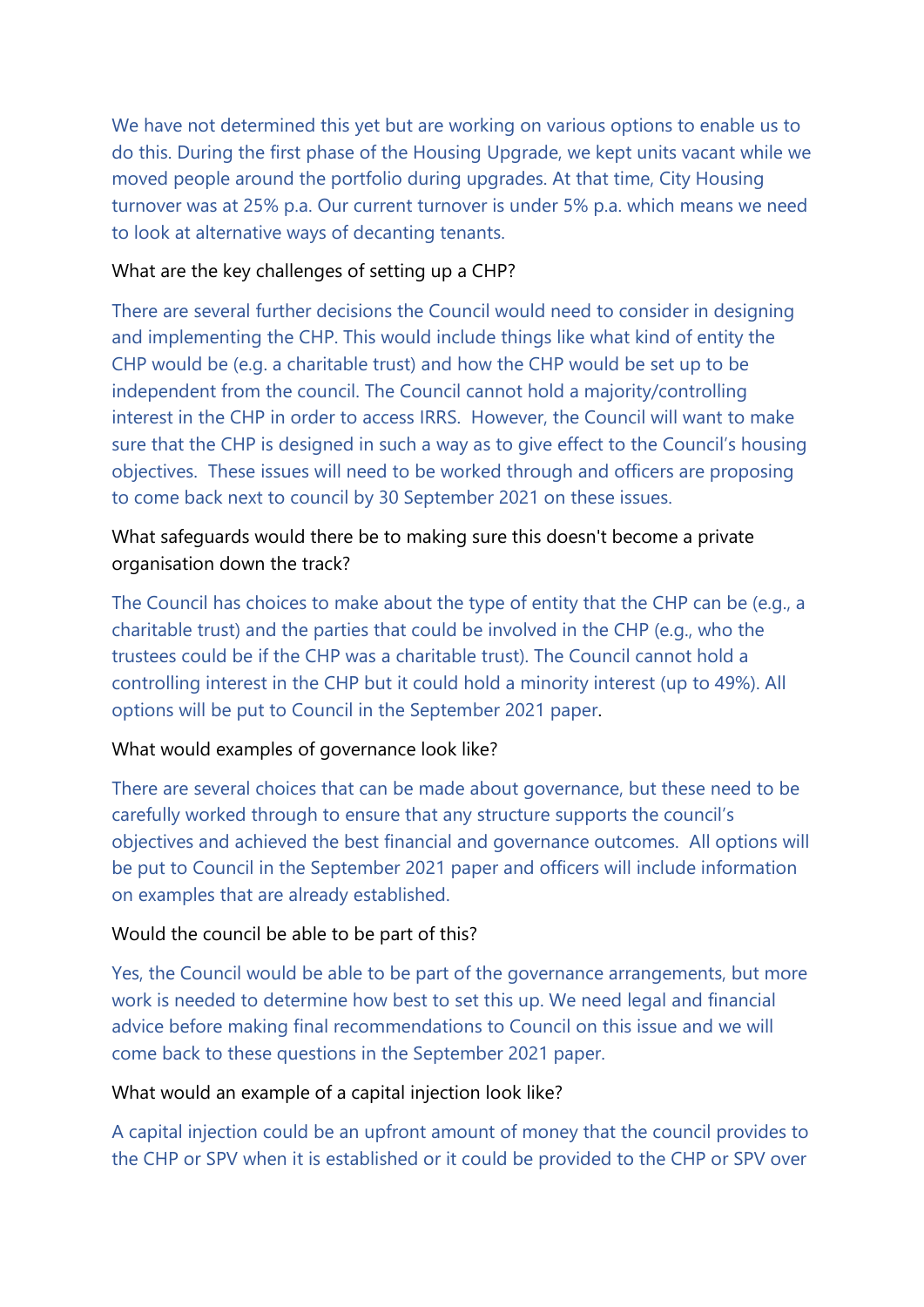a period of time. The size of the capital injection will depend on two key things – the terms of access to the IRRS and the nature of the financing terms available to the CHP/SPV. e.g., if IRRS access is provided upfront to all eligible tenants, a smaller capital injection (or possibly no capital injection) would likely be needed than if access was available only to new tenants.

#### When would we need to do this?

There is some urgency. City Housing will be technically insolvent by 2022/23 and unable to meet its Deed of Grant requirements. The process of becoming a CHP may take up to three years. At last week's LTP committee the Council agreed to include the full capital costs in the LTP but noted that this is unsustainable in the medium to long term, is not the preferred option, and that council will be asked to resolve a sustainable pathway forward on 2 June.

#### What is the likelihood of Govt providing councils with the IRRS in the next budget?

There has been no indication from officials or ministers about this. If IRRS is announced in the next central government (2022) budget, officers will make further recommendations to Council about whether to continue with transitioning to a CHP. We cannot afford to wait another year for a decision we are not sure about as the delay will further impact negatively on City Housing's solvency.

We are continuing to work with government agencies both to see if we can work together on shared objectives around supply and on the access to the IRRS.

If do end go to a CHP model, what precautions can council take so that council gets first right of refusal on the housing portfolio – i.e. have first rights to be able to buy it back/ have it returned?

This is something that could be covered in further advice in the September 2021 paper.

# **2.4 Update on the Te Kāinga Programme**

What is the occupancy rate of Te Kāinga compared with City Housing?

There is one apartment which has recently become vacant. This is being advertised through TradeMe and we have ensured that a number of partner agencies are aware of this opportunity.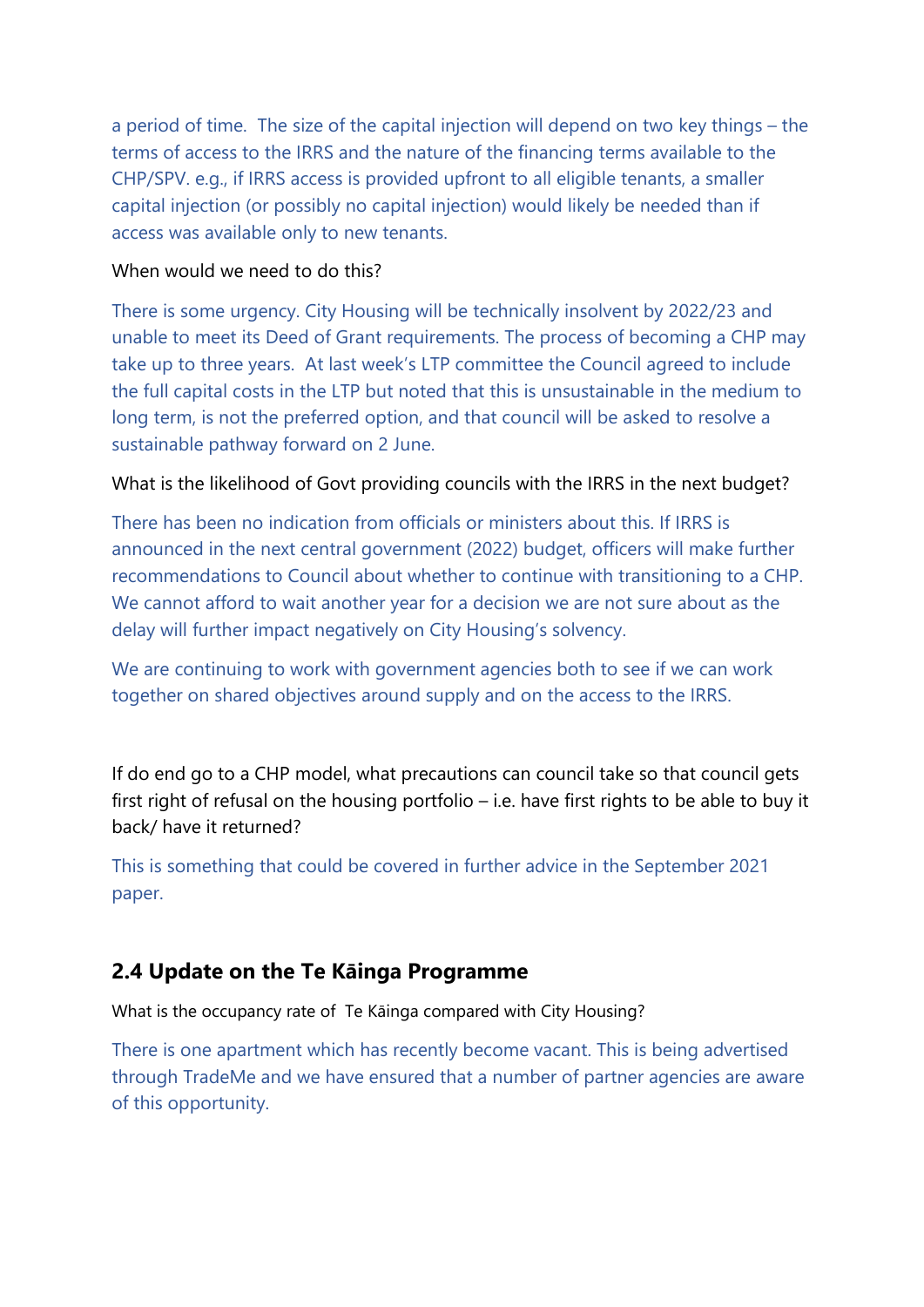How is it going managing the tenancies? Are City Housing finding Te Kāinga tenants need less time that those in City Housing?

As part of the evaluation of Aroha we have started collecting direct feedback from tenants and using this in conjunction with data from a number of sources to allow us to fully understand where we have done well, where we can do better and how we can do better.

Given we are only a few months into the first project, it is too early to provide any detailed feedback on the tenancy management but this will be covered in the report back to Pūroro Āmua | Planning and Environment Committee in October as part of the 6-month interim evaluation report.

# **2.5 Affordable Housing Supply and Development**

How many meetings have been held between Council officers, and: Kainga Ora, and MHUD about the matters contained in this paper?

A workshop on 30 October 2020 took place to establish an approach to aligning and partnering on our respective policies and investment programmes.

Officers from WCC, KO and HUD meet on a fortnightly basis and work is ongoing.

What is the major barrier that has led to no new firm proposals in this paper?

Officers are working at pace to understand the potential for delivering more housing and to progress more detailed plans with HUD and KO. A report on this will come to committee in October.

What is the timeframe for the work with mana whenua? Can we include this?

Officers are working with mana whenua on opportunities now. There is no fixed timeline we can provide but this work is a priority for Council and we look forward to reporting back to Council in the coming months with more detail.

What is happening with Granville? Can we include this?

Council owns the buildings but leases the land at Granville Apartments from the Tenths Trust. The lease is due to expire in 2023 and the Trust has indicated that they wish to renew. Granville requires significant work as part of the Housing Upgrade Phase 2, estimated to cost around \$30m. Once we have a decision on City Housing's Financial Sustainability, we will be able to progress these discussions with Tenths about the future of the site.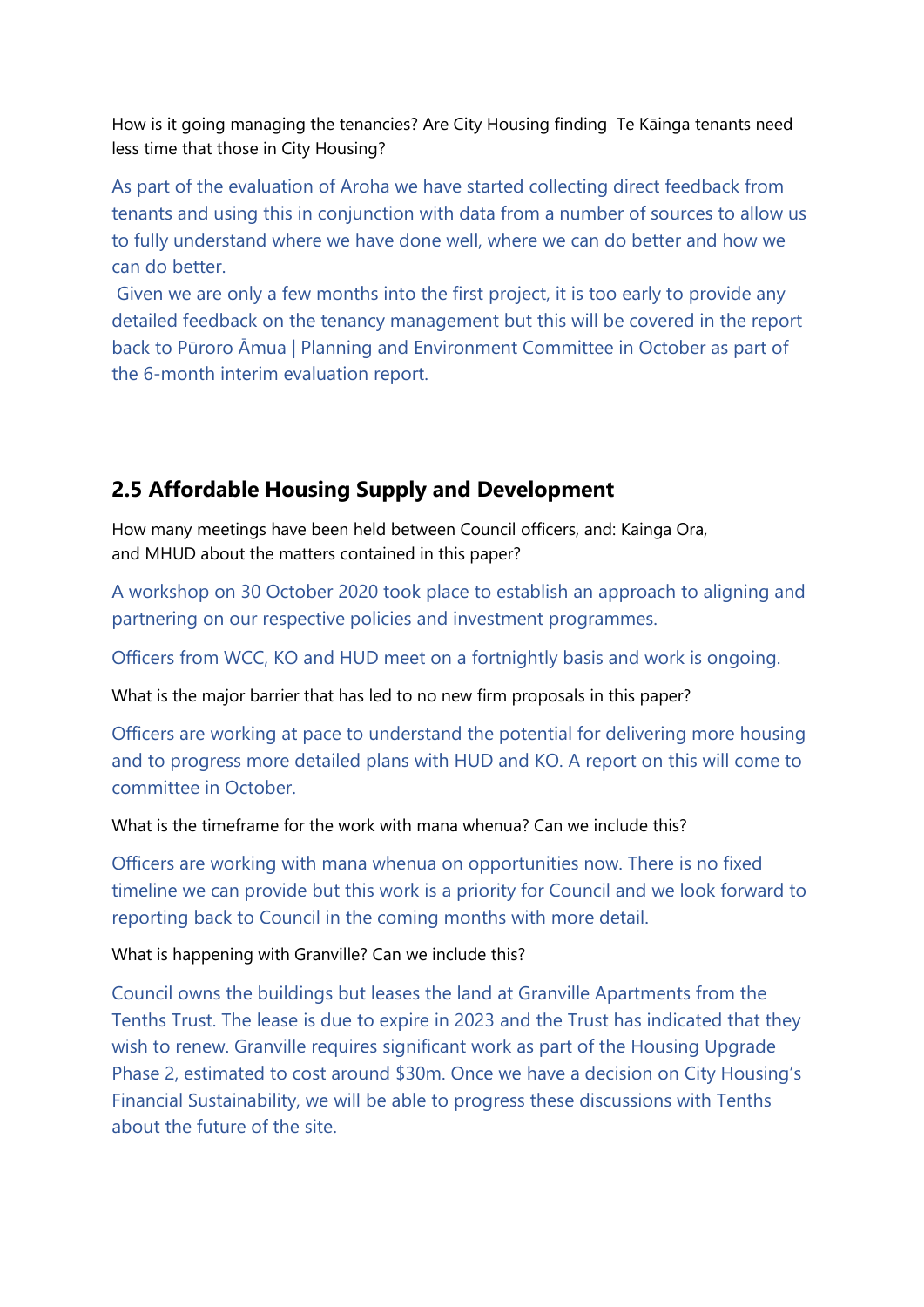In rec 8, why is this coming back to the Planning committee rather than Infrastructure? My understanding is that Planning is where decisions are made and Infrastructure is where they are implemented. It looks to me like these items are decisions that have been made and are now being implemented and therefore should perhaps come to Infrastructure? However, given that the reporting lines appear to be to Liam that may explain why ELT are recommending this come back to the Planning committee.

Para 47: How and why would a decision to move to a CHP influence the SHIP programme of work?

The Strategic Housing Investment Plan (SHIP) was established to help achieve a fit for purpose asset portfolio for City Housing through efficient management of the asset portfolio and to increase levels of social and affordable housing in the city through intensification of land.

## The SHIP work programme will need to be reviewed as part of any consideration of a CHP model.

I would also like to understand how it's working have SHIP delivered by Build Wellington, separate from City Housing? I can understand the original logic behind having Build Wellington deliver SHIP, but I would like an update on how these business units are working together to ensure this work programme is joined up effectively.

Build Wellington and City Housing work together on the SHIP programme.

SHIP is achieved through a three-part work programme to ensure a fit-for-purpose asset portfolio for City Housing:

The three programmes are:

- A Programme of Development Delivered by Build Wellington with assets returned to City housing for provision.
- A Portfolio Alignment Strategy Delivered by Build Wellington, this programme sees underperforming City Housing assets disposed, and the proceeds reinvested back into the City Housing service to helps maintain City Housing provision at approximately the same levels.
- A Single Capital Programme Upgrades and renewals, Including HUP2. Managed and delivered by City Housing.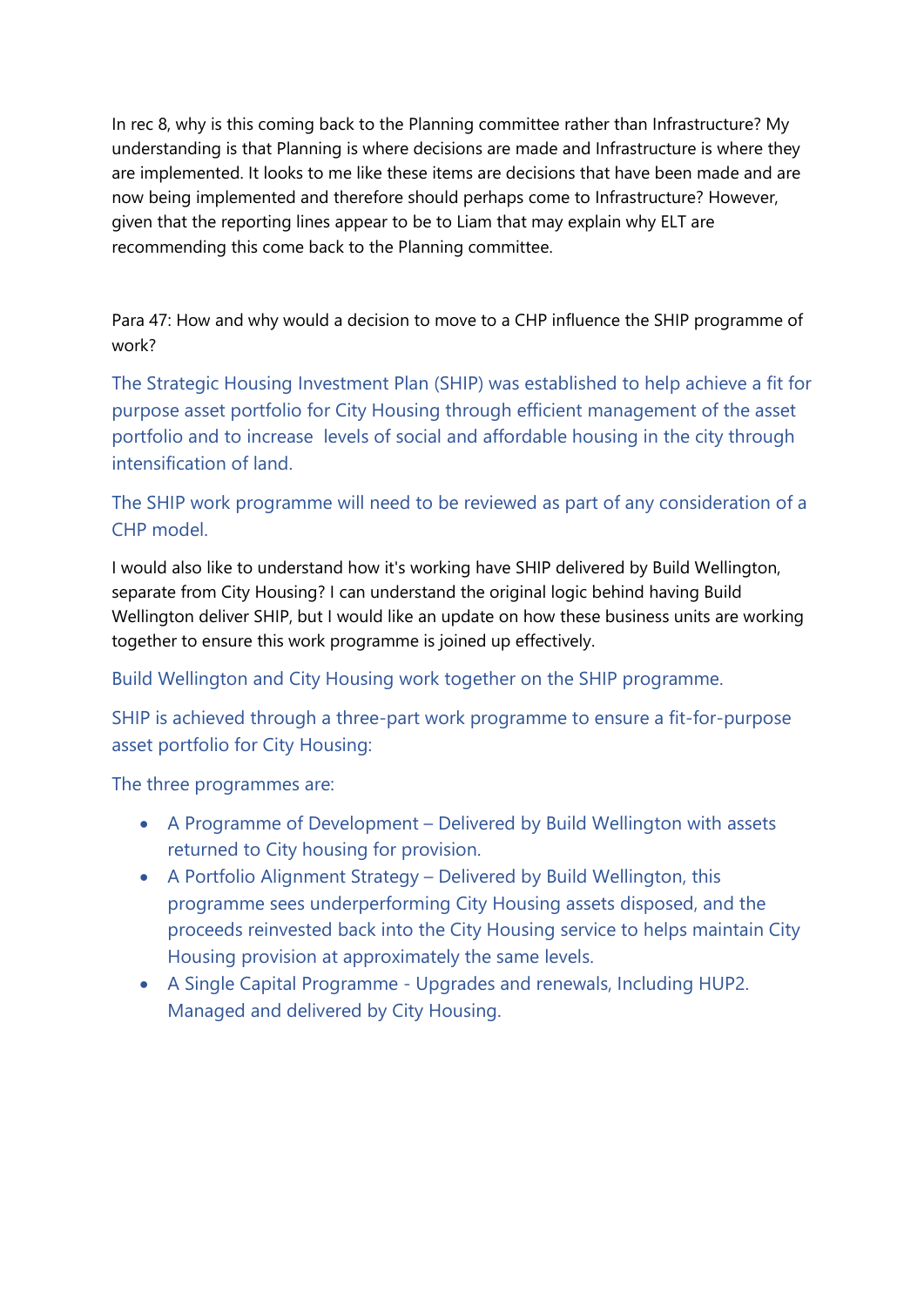| Paper                            | Page<br># | <b>Section/Para#</b> | <b>Question</b>                                                                                                                                                                                                                                                                                                                                                                                                                                                                                                                                                                                                                                                      |
|----------------------------------|-----------|----------------------|----------------------------------------------------------------------------------------------------------------------------------------------------------------------------------------------------------------------------------------------------------------------------------------------------------------------------------------------------------------------------------------------------------------------------------------------------------------------------------------------------------------------------------------------------------------------------------------------------------------------------------------------------------------------|
| 2.1<br>Housing<br>Action<br>Plan | 8         | Recommendations      | What quarter in 2021 will the revised plan be<br>brought back to committee?<br>Will the review consider a need for additional<br>funding? - opex/ capex?<br>Will the review of the action plan involve a<br>strategy review? If so, what is the scope<br>The review will be brought to committee in<br>October.<br>At this stage the review is a reshaping within<br>existing resources and is not intended to<br>introduce new funding.<br>A review of the strategy is proposed leading into<br>the next triennium, a draft scope for this review<br>will be presented to committee October.                                                                        |
| 2.1<br>Housing<br>Action<br>Plan | 9         | 15                   | Why is there no mention of government's role in<br>homelessness? They are the lead stakeholder in<br>this area?<br>Yes, central government is the lead in this space<br>and Council officers work closely with HUD and<br>MSD to support actions to end homelessness.<br>Through the refresh of the strategy to end<br>homelessness, we will explore alignment to<br>central government's Homelessness Action Plan<br>and will involve extensive engagement with<br>central government partners and service<br>providers in the city.                                                                                                                                |
| 2.1<br>Housing<br>Action<br>Plan | 9         | 18                   | What is the Study- Planning for Residential<br>Amenity? Where can we locate it?<br>A presentation was given to councillors on 1<br>April at the working group session, presenting<br>the strategic issues relating to the residential<br>zones. A more detailed presentation on the<br>policy direction will be given to Councillors next<br>week (9 <sup>th</sup> June) where we will present the options<br>and make the residential amenity report available<br>to all Councillors. We will then make this publicly<br>available on the Planning for Growth website.<br>This approach was discussed and agreed with<br>councillors at the working group workshop. |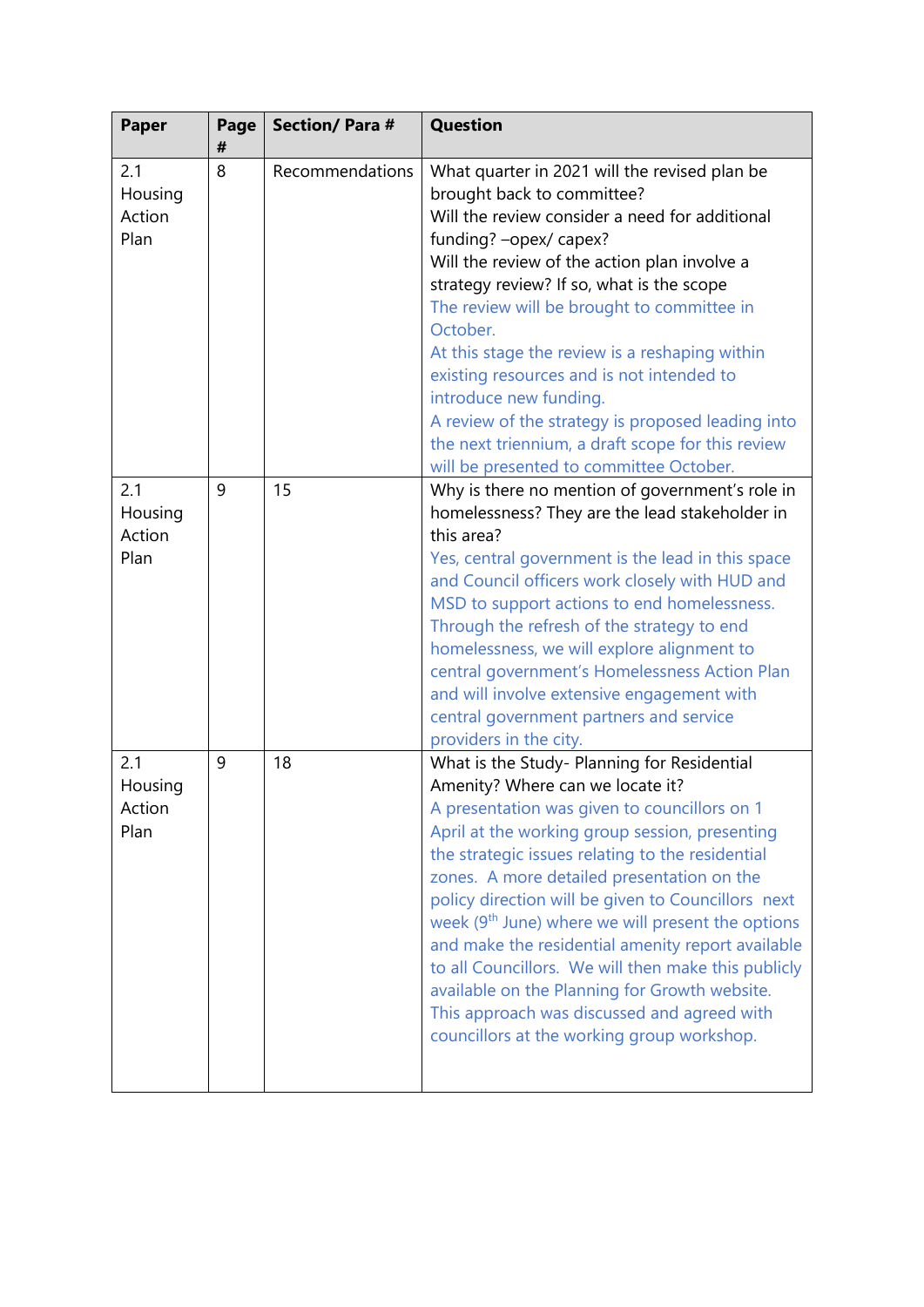| 2.1     | 10 | 23 | 1. No reference to working with govt partners                |
|---------|----|----|--------------------------------------------------------------|
| Housing |    |    | as per clause 15. Why not?                                   |
| Action  |    |    | There's further detail in the attachment that                |
| Plan    |    |    | outlines the principles of a strategy review which           |
|         |    |    | includes alignment with central government's                 |
|         |    |    | action plan to end homelessness. Working with                |
|         |    |    | goverment partners is a strength of our mahi                 |
|         |    |    | under Te Mahana already. We have highlighted                 |
|         |    |    | what we see will be new and innovative in our                |
|         |    |    | strategic refresh. Of course, this doesn't discount          |
|         |    |    | all the strong initiatives and partnerships                  |
|         |    |    | currently in place that will be continued and built          |
|         |    |    | upon.                                                        |
|         |    |    | 2. How will a refreshed strategy align to                    |
|         |    |    | government's own strategy in this area? What                 |
|         |    |    | is the purpose of the strategy in relation to                |
|         |    |    | the broader Housing Strategy. Is it now                      |
|         |    |    | required given tasks completed?                              |
|         |    |    | Council's work in this space is strongly aligned to          |
|         |    |    | central government, as the lead stakeholder in<br>this area. |
|         |    |    | There will be further information on the scope of            |
|         |    |    | the strategy review in the housing action plan               |
|         |    |    | review paper later in the year. The Aotearoa NZ              |
|         |    |    | homelessness Action Plan has a strong                        |
|         |    |    | commitment to housing supply (it is one of four              |
|         |    |    | action areas - support, system enablers,                     |
|         |    |    | prevention and supply). HUD identified both                  |
|         |    |    | short term (1-2 years) and longer term actions (2            |
|         |    |    | years +) in their plan and there is still much to be         |
|         |    |    | done. Our intention is to take a similar approach            |
|         |    |    | and explore WCC's role in the same action areas.             |
|         |    |    | 3. What has been the performance of the                      |
|         |    |    | strategy (including DCM's outreach service)                  |
|         |    |    | The biggest success of the strategy is the strong            |
|         |    |    | governance structure we have implemented                     |
|         |    |    | across the sector. We have a multi-disciplinary              |
|         |    |    | group, an operational management group and a                 |
|         |    |    | strategic leadership group. These groups bring               |
|         |    |    | together people from Corrections, MSD, HUD,                  |
|         |    |    | Kāinga Ora, Police, Oranga Tamariki, CCDHB,                  |
|         |    |    | DCM, Wellington City Mission, Kahungunu                      |
|         |    |    | Whānau Services, Te Āti Awa, Ngāti Toa and Aro               |
|         |    |    | Mai housing first at multiple levels and allow               |
|         |    |    | WCC to facilitate and lead initiatives and actions           |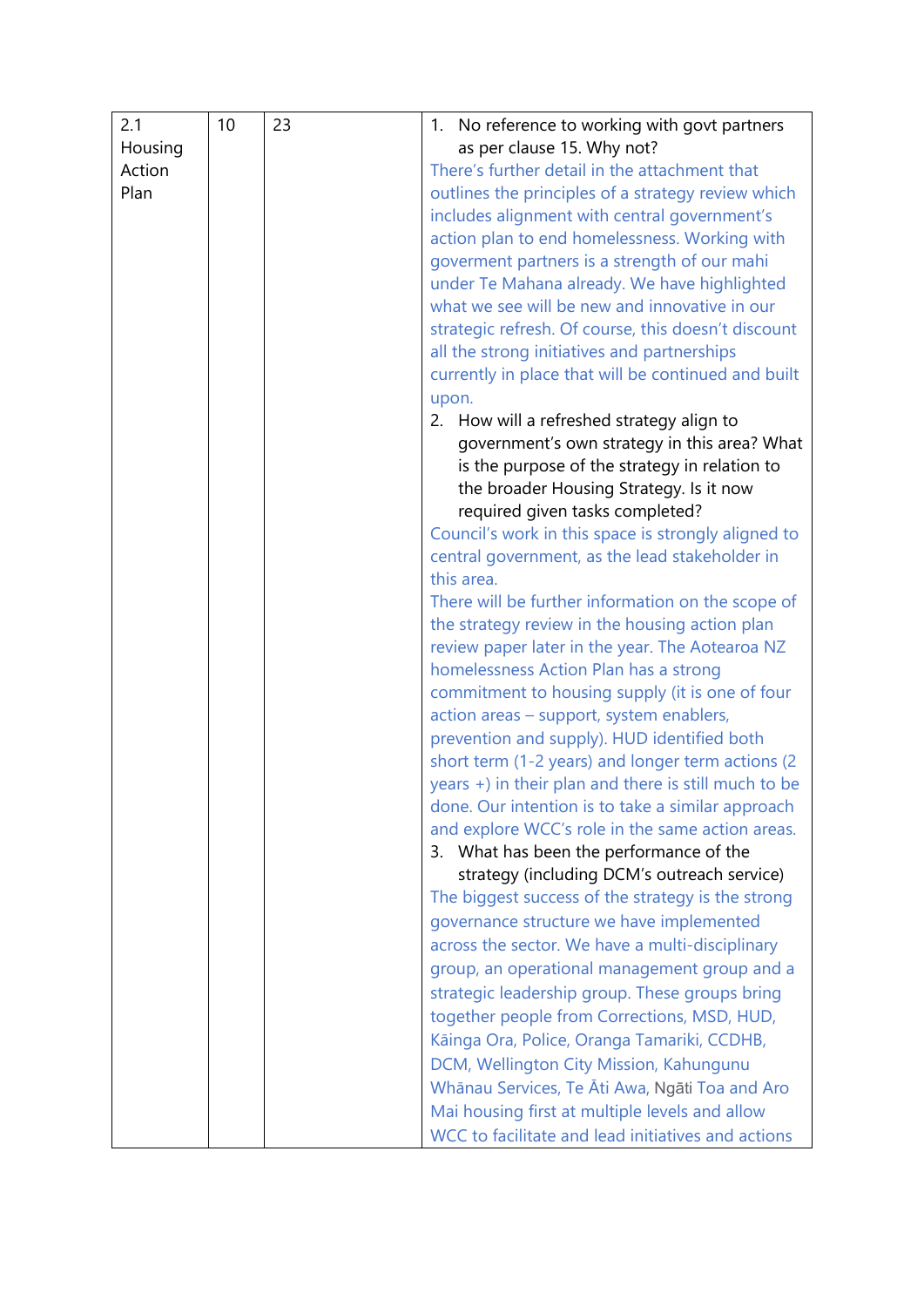| <b>Paper</b>                     | Page<br>#  | <b>Section/Para#</b>            | <b>Question</b>                                                                                                                                                                                                                                                                                                                                                                                                                                                                                                  |  |  |  |
|----------------------------------|------------|---------------------------------|------------------------------------------------------------------------------------------------------------------------------------------------------------------------------------------------------------------------------------------------------------------------------------------------------------------------------------------------------------------------------------------------------------------------------------------------------------------------------------------------------------------|--|--|--|
|                                  |            |                                 | to reduce barriers and improve outcomes for our<br>homeless whānau.<br>DCM's outreach service has been a huge success,<br>with them engaging with and supporting a huge<br>number of people each month. (data/graphs to<br>come at the meeting)                                                                                                                                                                                                                                                                  |  |  |  |
| 2.1<br>Housing<br>Action<br>Plan | 10         | 25                              | What are the "numerous conversations" with<br>central govt ministers?<br>Refer to the City Housing financial sustainability<br>paper.                                                                                                                                                                                                                                                                                                                                                                            |  |  |  |
| 2.1<br>Housing<br>Action<br>Plan | 11         | 34                              | 1. First bullet point- Whose reputation?<br>This is a risk to Council's reputation<br>2. Where is the risk around delivery of<br>infrastructure given capability and capacity<br>issues?<br>Refer to the risk assessment in the attachment,<br>this section just highlights risks that have<br>emerged since the last 6-month report.<br>3. 3 <sup>rd</sup> bullet point needs explaining re strategy<br>ending?Te Mahana was a strategy covering<br>2014-2020 so it is at the end of its original<br>timeframe. |  |  |  |
| 2.1<br>Housing<br>Action<br>Plan | (5 &<br>6) | HAP-<br>Homelessness<br>section | 1. How are Maori over represented in stats-<br>Please give stats relevant to WCC. Please also<br>show stats<br>(data/graphs to come in the meeting)<br>2. What is the scale of the issue relevant to WCC<br>- please give stats. E.g. number in emergency<br>housing. Number and demographics of those<br>that can't be housed etc.<br>(data/graphs to come in the meeting)                                                                                                                                      |  |  |  |
| 2.1<br>Housing<br>Action<br>Plan | 8          | <b>HAP-Risks</b>                | Regulatory Risk - this risk would be better<br>written as "which aim to enable planned growth<br>do not meet the needs of the city and<br>community"<br>Noted.                                                                                                                                                                                                                                                                                                                                                   |  |  |  |
| 2.1<br>Housing<br>Action<br>Plan | 9          | HAP-Risks HSR01                 | Reputation Risk- this risk would be better<br>written as " don't                                                                                                                                                                                                                                                                                                                                                                                                                                                 |  |  |  |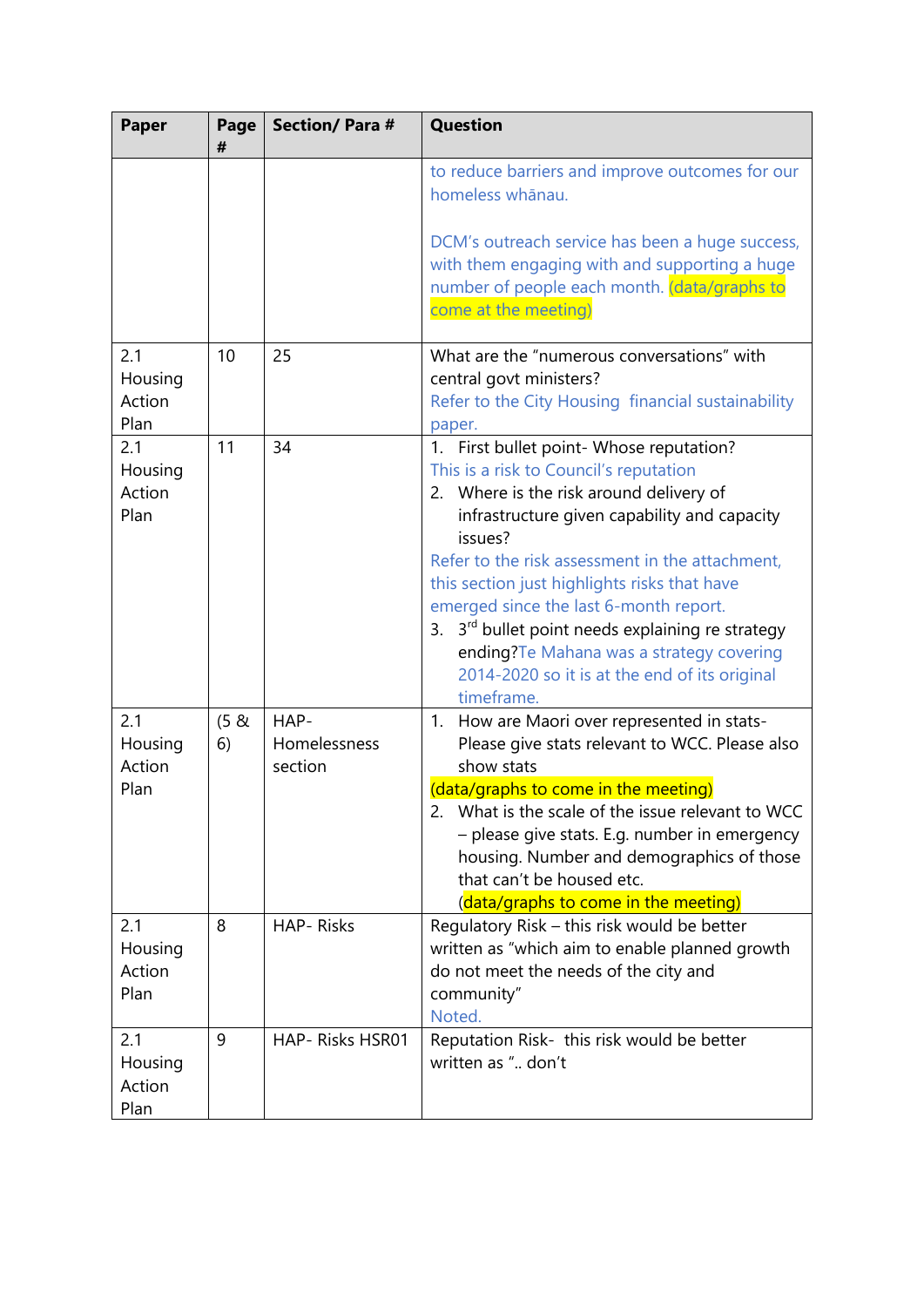| <b>Paper</b>                     | Page<br># | <b>Section/Para#</b>           | <b>Question</b>                                                                                                                                                                                                                                                                                                                                                                                                                                                                                                                                                                                                                                                                                                                                                                                              |
|----------------------------------|-----------|--------------------------------|--------------------------------------------------------------------------------------------------------------------------------------------------------------------------------------------------------------------------------------------------------------------------------------------------------------------------------------------------------------------------------------------------------------------------------------------------------------------------------------------------------------------------------------------------------------------------------------------------------------------------------------------------------------------------------------------------------------------------------------------------------------------------------------------------------------|
| 2.1<br>Housing<br>Action<br>Plan | 11        | HAP- Risks HSR02               | There is no mention of the risks that tenants are<br>treated inequitably because of the structure of<br>the city's social housing requiring them to pay<br>more for rent that tenants in govt or CHP<br>housing<br>Noted. Officers will consider when next reviewing<br>the risks.                                                                                                                                                                                                                                                                                                                                                                                                                                                                                                                           |
| 2.1<br>Housing<br>Action<br>Plan | 15        | <b>HAP Assessment</b><br>Table | Can we get a copy of the heat map relevant to<br>the HAP?<br>A heat map is a good visual tool but, given the<br>complexity of the risks discussed, doesn't help us<br>to prioritise risks and responses so we don't have<br>or use a heat map for Housing Action Plan risk<br>assessment.<br>The risk approach we use, including the risk<br>matrix included in the report, is the approach we<br>have taken and tested with the FARS committee.                                                                                                                                                                                                                                                                                                                                                             |
| 2.3 City<br>Housing              | 81        |                                | Why has it taken seven months to bring this<br>matter back to the table (and after LTP<br>deliberations) with a financial situation and<br>options little changed from the October 2020<br>workshop?<br>The options presented in October 2020 were<br>subsequently discussed in-depth with HUD and<br>support or otherwise for each option was<br>indicated by them. Some of the options<br>discussed with councillors in October were not<br>supported by government agencies. This led to<br>further work on the options and discussion with<br>central government and resulted in the<br>recommendations within this paper. Officers'<br>advice is that the recommended option in the<br>paper is a viable and most appropriate way<br>forward to address sustainability and improve<br>tenant wellbeing. |
| 2.3 City<br>Housing              | 83        | 16                             | What councillors have raised access to IRRS with<br>Ministers? Has the Mayor raised any matters in<br>conjunction with the Housing Portfolio Leader<br>This is a question that should be directed to the<br>Mayor and councillor colleagues.                                                                                                                                                                                                                                                                                                                                                                                                                                                                                                                                                                 |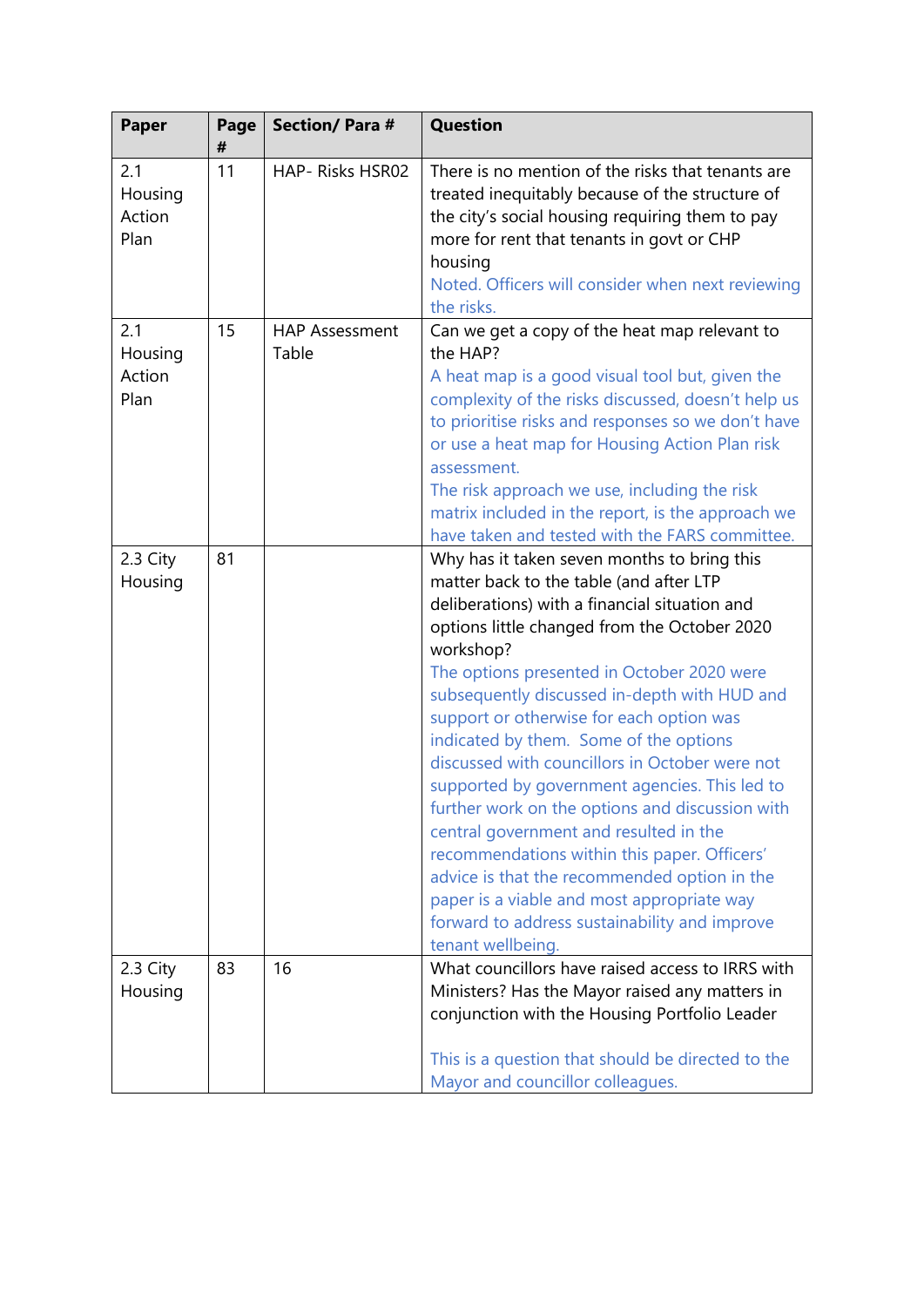| <b>Paper</b>        | Page<br># | <b>Section/Para#</b> | <b>Question</b>                                                                                                                                                                                          |
|---------------------|-----------|----------------------|----------------------------------------------------------------------------------------------------------------------------------------------------------------------------------------------------------|
| 2.3 City<br>Housing | 90        | 45                   | Table 1- Can you provide a matching table for<br>actuals of the past 10 years?                                                                                                                           |
|                     |           |                      | The information is provided in a table at the end<br>of this document. Information is provided back<br>to 2015. Previous years' information is held in an                                                |
|                     |           |                      | old financial system - information to 2015 is all<br>that we can provide in the available timeframe.                                                                                                     |
| 2.3 City<br>Housing | 91        | 47                   | Table 2 - Does this include both operating and<br>capital expenditure?                                                                                                                                   |
| 2.3 City<br>Housing | 94        | 59                   | It is the capital costs only.<br>Potential of 80% of city housing tenants' likely<br>eligible for IRRS is significant. Should this not be<br>a key note in the recommendation?                           |
|                     |           |                      | Currently the legislation only allows new tenants<br>to access IRRS. A key part of the recommended<br>solution in the paper is for full access to be<br>granted to all eligible tenants from day one and |
|                     |           |                      | recommendation 6b addresses the need to<br>negotiate with Central Government for the CHP<br>to receive immediate access to IRRS for all<br>current tenants.                                              |
| 2.3 City<br>Housing | 94        | 60.                  | Have not the Mayors, Housing Portfolios Leaders<br>and other elected members also been seeking<br>access including lobbying LGNZ through a remit<br>in 2019? Why no mention                              |
|                     |           |                      | Please refer to Appendix 6 for recent information<br>supplied by Council to LGNZ in response to a<br>request by the Prime Minister for information on<br>the impact of IRRS. Officers have continued to  |
|                     |           |                      | seek this access for several years.<br>Any other questions about engagement of<br>elected members should be directed to the<br>Mayor and councillor colleagues.                                          |
| 2.3 City<br>Housing | 99        | 84                   | IS this correct. What is the impact of an<br>additional \$100 million on cycleways?                                                                                                                      |
|                     |           |                      | [to be available in the meeting]                                                                                                                                                                         |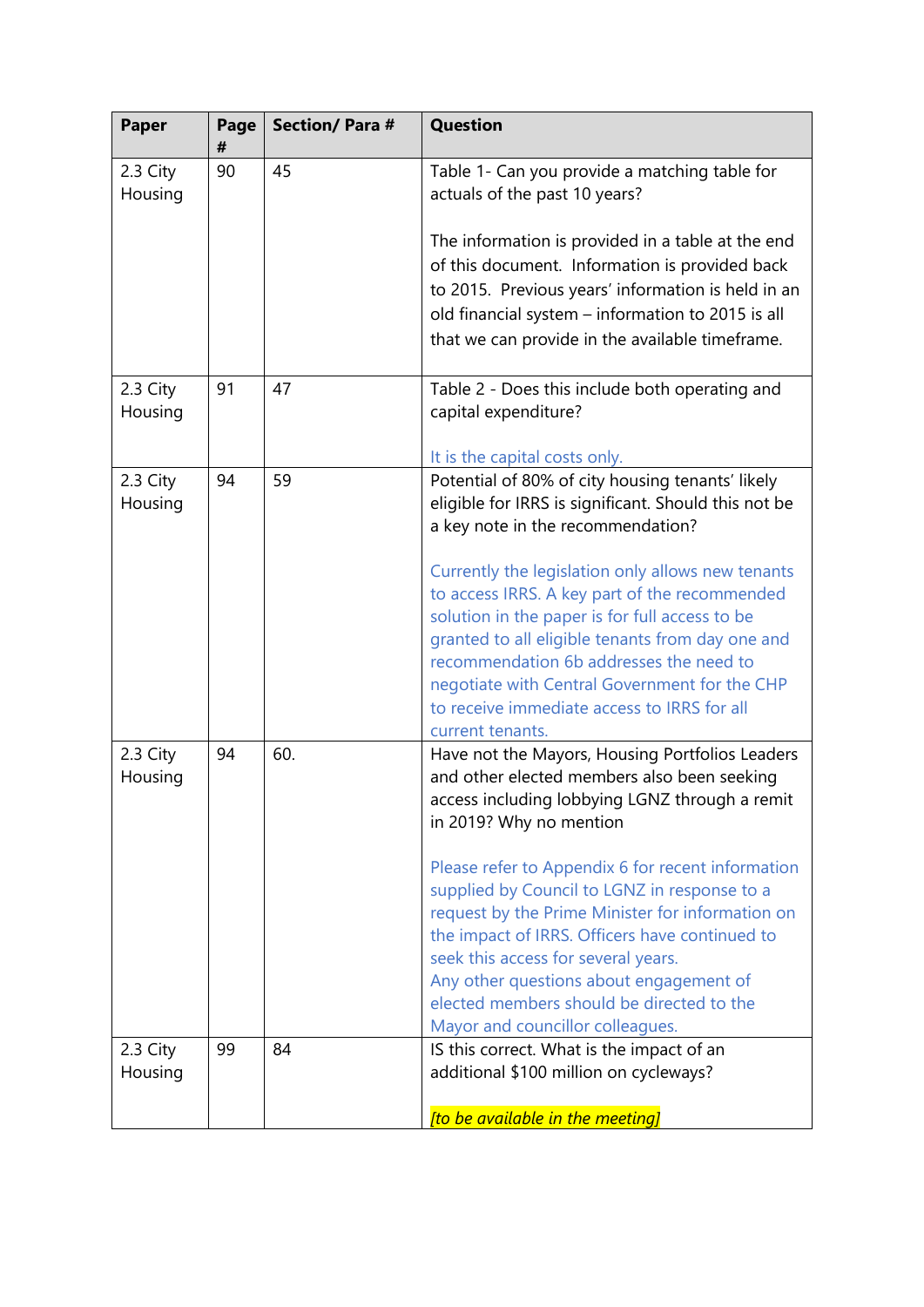| Paper               | Page<br># | <b>Section/Para#</b> | <b>Question</b>                                                                                                                                                                                                                                                                                                                                                                                                                                                         |  |  |  |  |  |
|---------------------|-----------|----------------------|-------------------------------------------------------------------------------------------------------------------------------------------------------------------------------------------------------------------------------------------------------------------------------------------------------------------------------------------------------------------------------------------------------------------------------------------------------------------------|--|--|--|--|--|
| 2.3 City<br>Housing | 101       | 94                   | Because city housing now mainly focusing on the<br>most vulnerable due to the lack of other<br>government provided housing, what is<br>happening to the elderly that are still actively<br>provisioned by other councils. Do we know if we<br>have a gap in this area and what is it?                                                                                                                                                                                   |  |  |  |  |  |
|                     |           |                      | 600 or 20% of current City Housing tenants are<br>65yrs + (excludes our leased properties and Te<br>Kāinga), this is an increase of 3% over the last 5<br>years. 65 or 11% of applicants on the waitlist<br>(currently at 529) are 65yrs +. City Housing has<br>always provided housing for the elderly and has<br>no intention to change this.                                                                                                                         |  |  |  |  |  |
| 2.4 Te<br>Kainga    | 122       | Rec 7                | Will the evaluation look at financial performance<br>information along with delivery performance by<br>officers in reaching expected service levels?<br>Yes, financial performance will be covered as part<br>of the interim report in October and the full year<br>evaluation.                                                                                                                                                                                         |  |  |  |  |  |
| 2.4 Te<br>Kainga    | 128       | <b>Risks</b>         | Paras 18-21 are referred to but are not written in<br>a way to identify the strategic risks, likelihood<br>and impacts? Can we get a copy of the risks as<br>outlined in CSC on 6 <sup>th</sup> Dec 2018 (these should<br>have been attached not just referenced for ease<br>of accessibility.<br>Copy of risks from CSC on 6 December 2018 will<br>be circulated.<br>The evaluation work being undertaken will help<br>to identify any additional or developing risks. |  |  |  |  |  |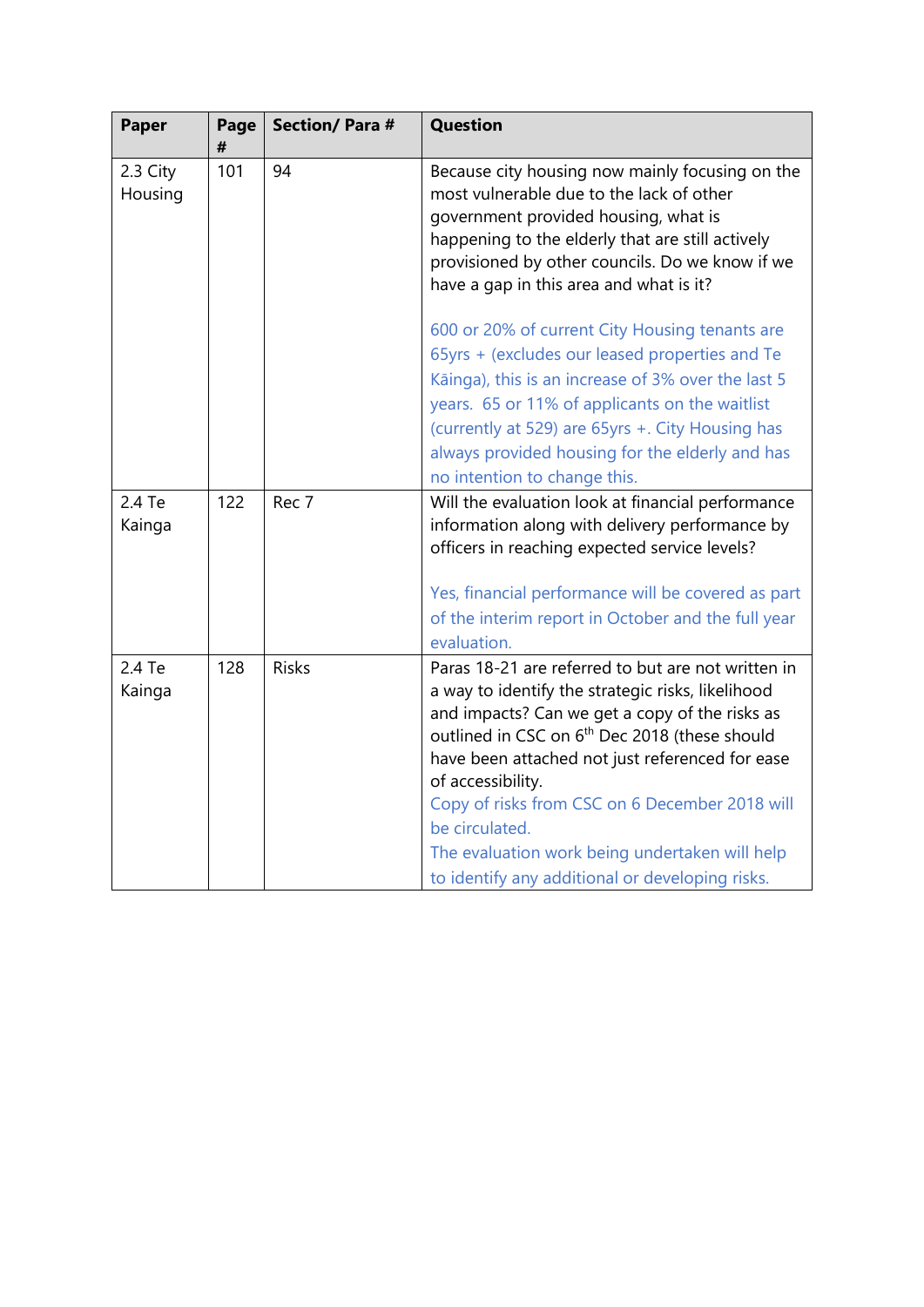| <b>Paper</b>                            | Page<br># | <b>Section/Para#</b> | <b>Question</b>                                                                                                                                                                                                                                                                                                                                                                                                                                                                                                                                                                                                                                                                                                                                                                                                                                                                                                      |
|-----------------------------------------|-----------|----------------------|----------------------------------------------------------------------------------------------------------------------------------------------------------------------------------------------------------------------------------------------------------------------------------------------------------------------------------------------------------------------------------------------------------------------------------------------------------------------------------------------------------------------------------------------------------------------------------------------------------------------------------------------------------------------------------------------------------------------------------------------------------------------------------------------------------------------------------------------------------------------------------------------------------------------|
| .2.5<br>Affordable<br>Housing<br>Supply | 131       | Purpose              | Is this report also intended to signal the<br>development of a business case to develop more<br>housing supply in the vicinity of what \$ and<br>timeline? \$50 million has previously been<br>mooted? If so, why is this not explicit?<br>This whole paper seems particularly vague<br>The paper recommends that officers continue to<br>work directly with Central Government, mana<br>whenua, and other housing providers to develop<br>advice for Council, seeking to grow the supply of<br>social and affordable housing in Wellington and<br>progress with further assessment and feasibility<br>on the potential to deliver developments under a<br>joint venture approach. Officers are not<br>presenting a business case seeking funding in<br>this paper. The target of 1000 Te Kāinga homes<br>will be delivered under the current parameters<br>set which is to have projects that are self-<br>funding. |
| 2.5<br>Affordable<br>Housing<br>Supply  | 131       | 6                    | This is a list of work completed but how did it<br>perform against project deliverables - time cost<br>and resources<br>Project reporting through the Housing Action<br>Plan 6-month reports track project deliverables<br>against timeframes. The last 6-month report in<br>September noted project delays as a result of the<br>COVID-19 level 4 lockdown.                                                                                                                                                                                                                                                                                                                                                                                                                                                                                                                                                         |
| 2.5<br>Affordable<br>Housing<br>Supply  | 132       | Recs-4               | 4a- an updated position? Are you intending to<br>come back seeking more funds?<br>The update position will provide advice on the<br>Housing Acceleration Fund and progress on<br>discussions with KO and HUD on how/where we<br>can deliver housing supply. Any projects<br>identified would come back to council for further<br>consideration.                                                                                                                                                                                                                                                                                                                                                                                                                                                                                                                                                                      |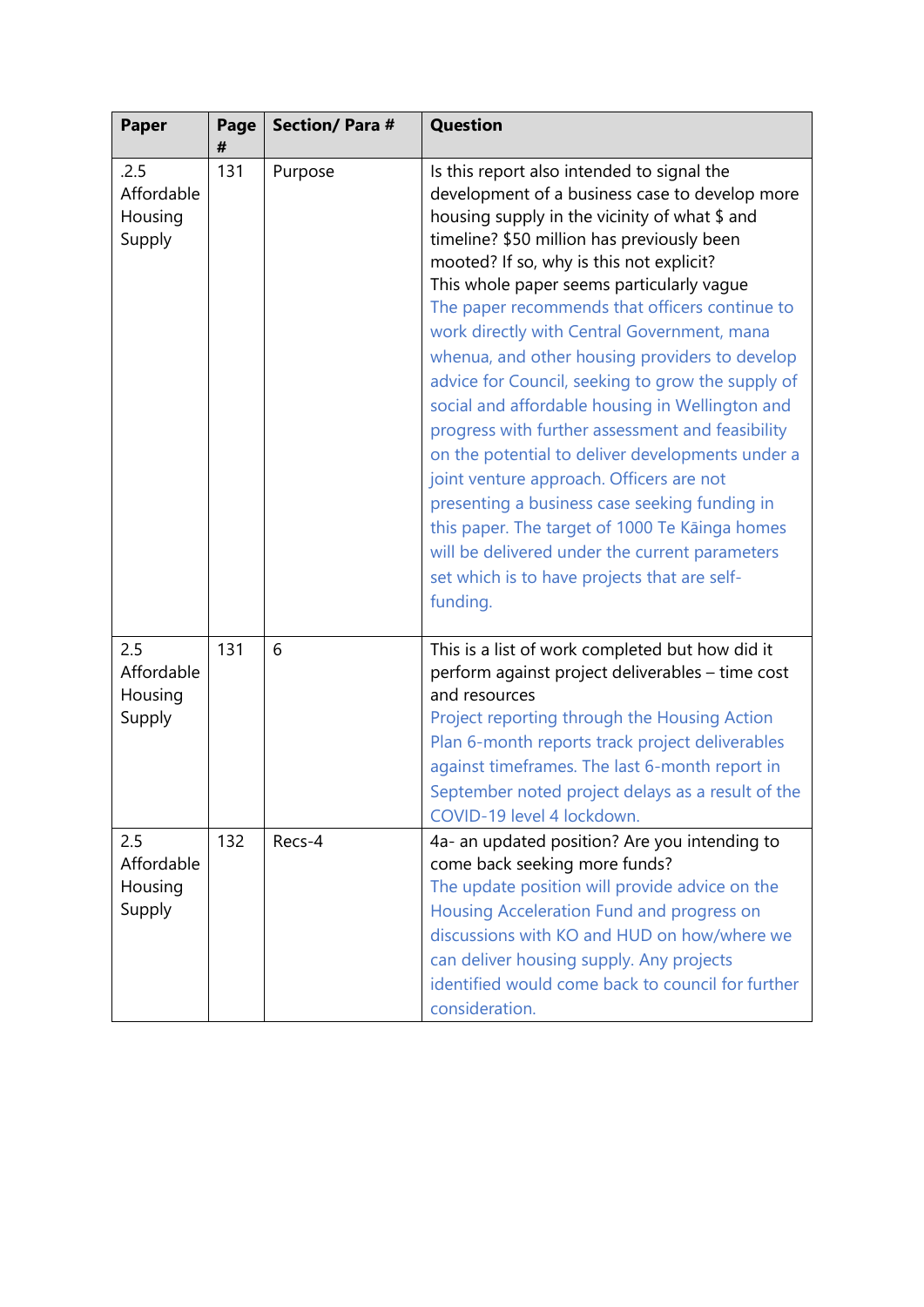| <b>Paper</b>                           | Page<br># | <b>Section/Para#</b> | <b>Question</b>                                                                                                                                                                                                                                                                                                                                                                                                                                                          |
|----------------------------------------|-----------|----------------------|--------------------------------------------------------------------------------------------------------------------------------------------------------------------------------------------------------------------------------------------------------------------------------------------------------------------------------------------------------------------------------------------------------------------------------------------------------------------------|
| 2.5<br>Affordable<br>Housing<br>Supply | 143       | <b>Risks</b>         | There are no clear risks identified. The capacity<br>and capability of Build Wgtn has been stretched<br>for some time resulting in not enough resources<br>to focus on working with property owners on<br>getting key sites developed. A key member of<br>the team is due to leave. What risk mitigations<br>and assurance can ELT provide in this area?<br>Build Wellington will now have two tier three<br>senior managers reporting to the Chief Planning<br>Officer. |
|                                        |           |                      | Phil Becker will lead a refreshed team called City<br>Development focusing on development<br>facilitation and enablement as well as continuing<br>to manage and deliver the many projects the<br>team currently have on the go. Phil will also<br>ensure close integration with the LGWM urban<br>development workstream and the Multi-user<br>Ferry Terminal Precinct project.                                                                                          |
|                                        |           |                      | John McDonald will now be reporting directly to<br>Chief Planning Officer and will lead the Housing<br>Development team. With increased resources,<br>John's focus will be on leading councils housing<br>strategy and action plan and delivering on the<br>Te Kāinga programme, where we are proposing<br>to target 1000 homes delivered or under contract<br>in the next five years.                                                                                   |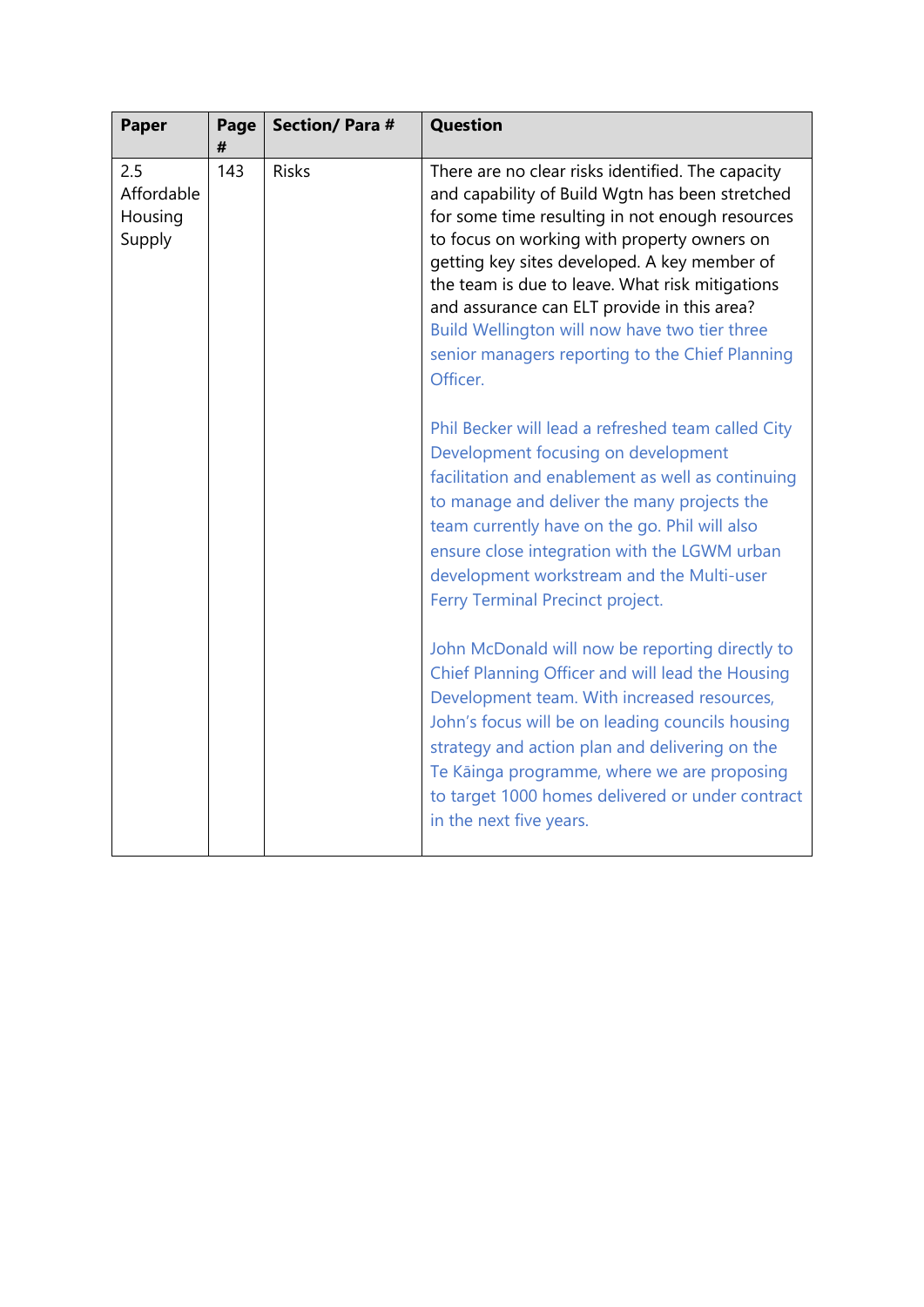| <b>Paper</b> | Page<br># | <b>Section/Para#</b> | <b>Question</b>                                                                                                                                                                                                                                                                                                                                                                                                                                                                                                                                                                                                                                                                                                                                                                                                                                                                                                                                                                                                                                                                                                                                                                                                                                                                                                                                                                                                                                                                                                                                                                                                                                                                                                                                                                             |  |  |  |  |
|--------------|-----------|----------------------|---------------------------------------------------------------------------------------------------------------------------------------------------------------------------------------------------------------------------------------------------------------------------------------------------------------------------------------------------------------------------------------------------------------------------------------------------------------------------------------------------------------------------------------------------------------------------------------------------------------------------------------------------------------------------------------------------------------------------------------------------------------------------------------------------------------------------------------------------------------------------------------------------------------------------------------------------------------------------------------------------------------------------------------------------------------------------------------------------------------------------------------------------------------------------------------------------------------------------------------------------------------------------------------------------------------------------------------------------------------------------------------------------------------------------------------------------------------------------------------------------------------------------------------------------------------------------------------------------------------------------------------------------------------------------------------------------------------------------------------------------------------------------------------------|--|--|--|--|
| 3 Grants     | 145       |                      | Relevant information should be included in with<br>this report namely specific information of the the<br>three recs.<br>NB In the Grants Agenda- there was no<br>discussion/background provided for the<br>community law grant- Would officers provide<br>relevant info<br>The below is an excerpt from the application from<br><b>Community Law</b><br>We want create and deliver a Wellington-based<br>tenancy service available to take drop-in clients<br>during the day and represent clients in their<br>ongoing tenancy disputes. This service is based on<br>our Hutt valley tenancy service, which has<br>provided us an excellent pilot for how a legal<br>support service for housing can operate and<br>achieve success for clients. Our increased focus on<br>tenancy and housing issues has shown us what a<br>huge need there is for a service like this in<br>Wellington city, that is tailored as necessary to<br>meet the specific needs of the populace here. In<br>order to support the Wellington population we<br>think two lawyers supported by a part time<br>administrator would be necessary.<br>We will be targeting housing insecure, low-income<br>clients and those who have barriers to accessing<br>justice e.g. English as a second language, mental<br>health issues, low literacy, . We will use staff<br>lawyers and continue expanding our volunteer<br>pool, which both include lawyers who specialise in<br>tenancy, to meet the needs of the service.<br>DCM allocation-There is little info on the<br>performance (planned against actual, service<br>levels etc) of the work undertaken by DCM for<br>half a million dollars a year? Would Officers<br>please provide any reports you have received<br>and agreed with in relation to performance |  |  |  |  |

#### **Historical**

| 15/16 | ,   16/17   17/18 |  | $18/19$ 19/20 |  | 20/21 |
|-------|-------------------|--|---------------|--|-------|
|-------|-------------------|--|---------------|--|-------|